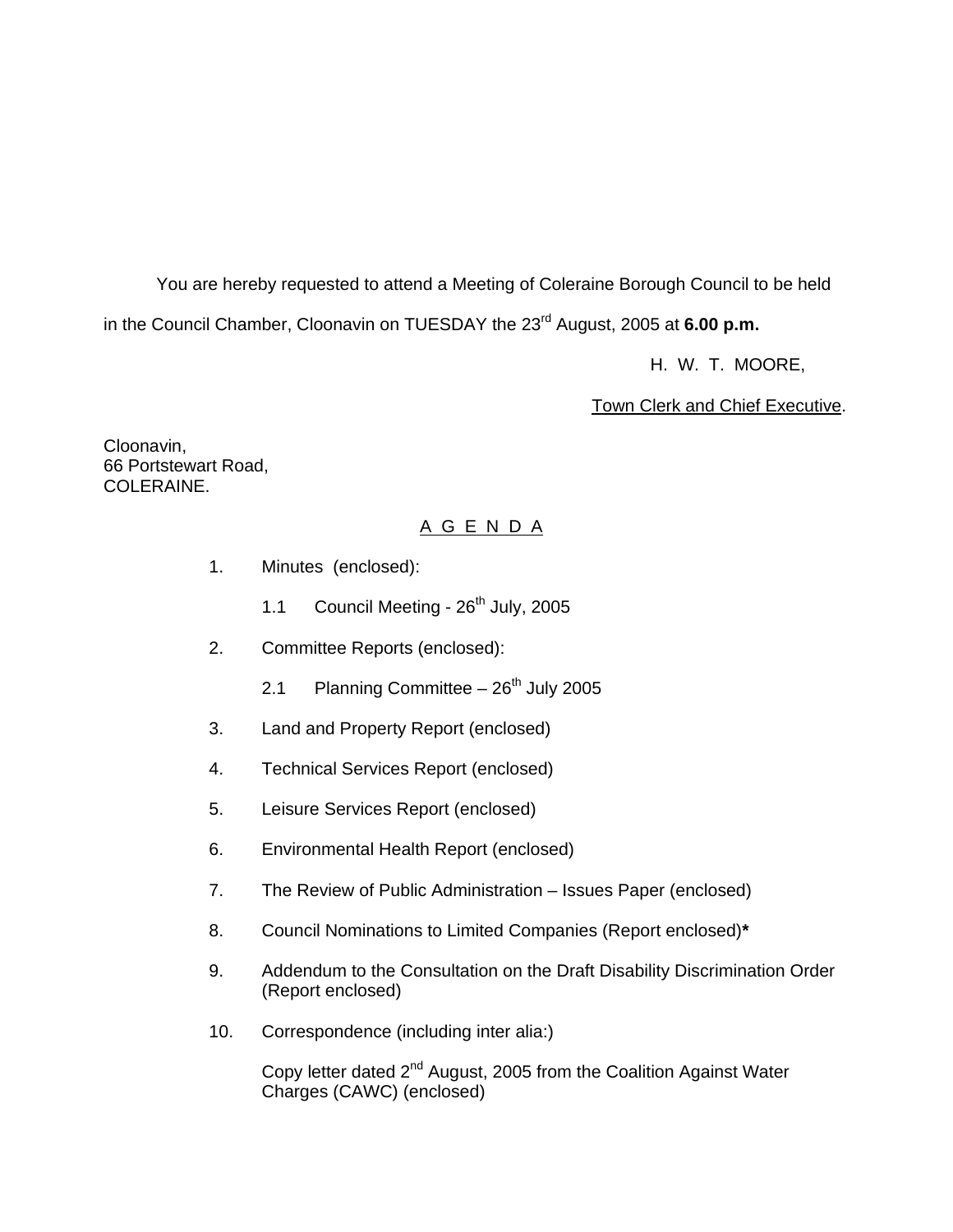- 11 Documents for Sealing
- 12. Any other business

## **Enclosed for Information:**

Members' Information Bulletin - August 2005

**\*Recommended for consideration "In Committee"**.

To: Each Member of Council. To: Each Member of Council.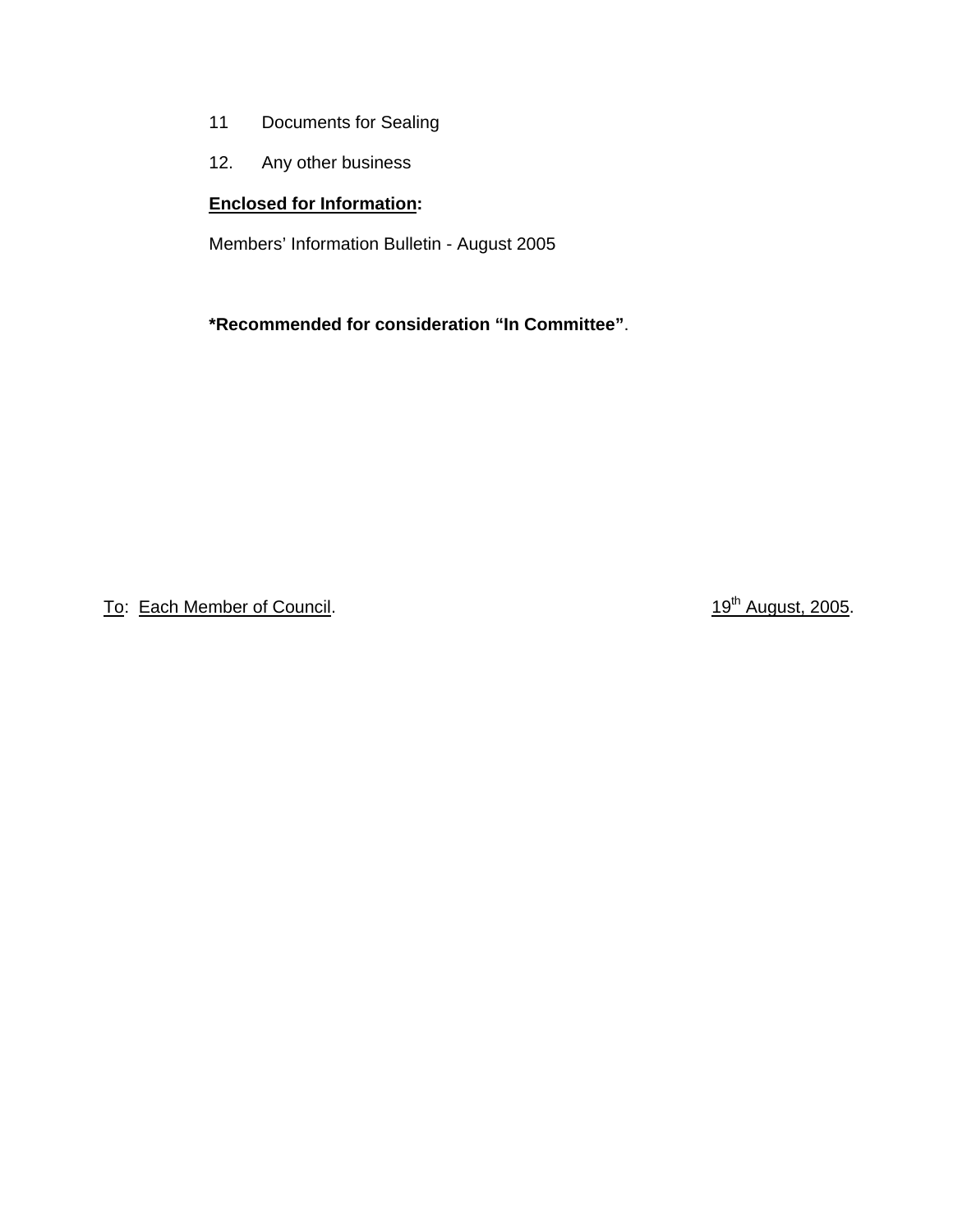## **COLERAINE BOROUGH COUNCIL**

 Minutes of proceedings of Coleraine Borough Council held in the Council Chamber, Cloonavin on Tuesday,  $26<sup>th</sup>$  July, 2005 at 6.00 p.m.

**Convened:** As per Notice attached

**Present:** The Mayor, Councillor T. J. Deans, in the Chair

#### **Aldermen**

| E. T. Black (Mrs.) | D. McClarty   |
|--------------------|---------------|
| W. T. Creelman     | W. J. McClure |

## **Councillors**

| C. S. Alexander (Ms.) | S. Gilkinson          |
|-----------------------|-----------------------|
| J. M. Bradley         | N. F. Hillis          |
| (Items 7.4 - 20.1)    | E. A. Johnston (Mrs.) |
| O. M. Church (Mrs.)   | <b>B.</b> Leonard     |
| A. S. Cole            | G. L. McLaughlin      |
| J. J. Dallat          | R. A. McPherson       |
| E. P. Fielding (Mrs.) | R. D. Stewart         |

| <b>Officers in</b> |                                                                                                                                                                                                                                                                                                         |
|--------------------|---------------------------------------------------------------------------------------------------------------------------------------------------------------------------------------------------------------------------------------------------------------------------------------------------------|
| <b>Attendance:</b> | Town Clerk and Chief Executive, Director of Corporate<br>Services, Director of Environmental Health, Director of<br>Leisure Services, Director of Technical Services, Head of<br>Development Services, Head of Administrative Services,<br>Senior Building Control Officer and Administrative Assistant |
| <b>Apologies:</b>  | The Deputy Mayor, Councillors Barbour, King and<br><b>McQuillan</b>                                                                                                                                                                                                                                     |

### **1.0 WELCOME**

The Mayor welcomed everyone to the meeting.

### **2.0 CONDOLENCES**

 The Mayor extended condolences to Councillor King on the recent death of his brother. The Town Clerk and Chief Executive would forward a letter of sympathy.

### **3.0 MINUTES**

The minutes of the Special Meeting of  $27<sup>th</sup>$  June, 2005 and the Council Meeting of 28<sup>th</sup> June, 2005 were confirmed and signed.

## **4.0 LEISURE SERVICES REPORT**

The report of the Director of Leisure Services was considered (previously supplied).

Matters arising:

 4.1 Beaches Members extended their condolences to the bereaved families following two tragic incidents which had taken place on Council managed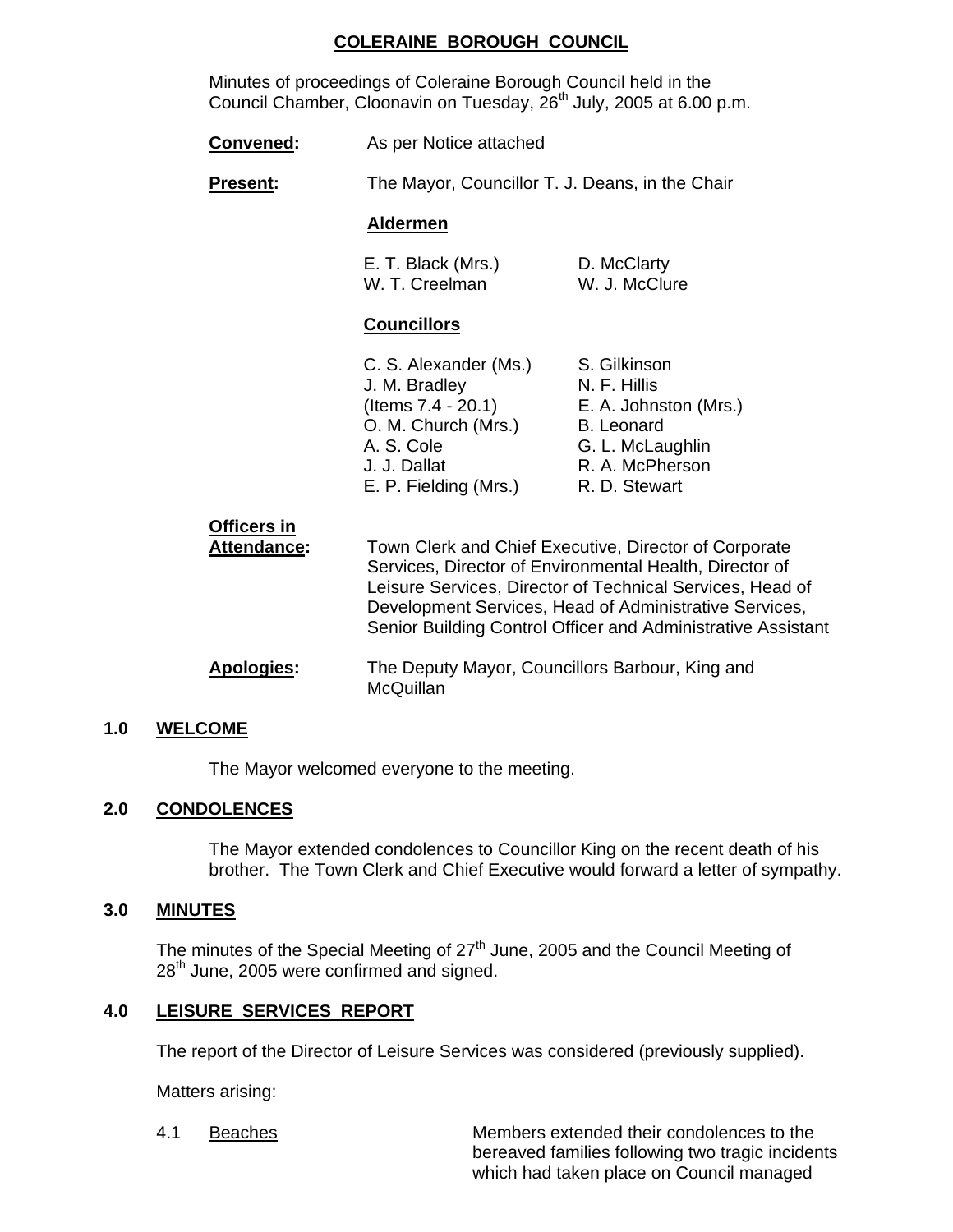beaches over the past few weeks, both resulting in the loss of life.

The Town Clerk and Chief Executive would forward letters of sympathy to both families.

A full discussion ensued on this topic during which the Director of Leisure Services answered various members' questions.

The Mayor extended thanks to the emergency services and Council staff regarding these incidents.

It was proposed by Alderman McClure, seconded by Councillor Dallat and agreed:

> That a Working Group be established to implement a comprehensive beach safety review for the whole of the North Coast.

The objective would be to ensure a high and consistent standard of public service would be provided. The Working Group would include representatives from Limavady and Moyle Councils, all the "Blue Light" emergency services, the National Trust, Royal National Lifeboat Institute, Royal Society for the Prevention of Accidents and the Health and Safety Executive. The Working Group's aim would be to have a working document in place and operational as quickly as possible.

 4.2 Coleraine Marina Council noted that Phase 1 refurbishment of Coleraine Marina was nearing completion.

> It was agreed that in view of these refurbishment works that resident boat owners be charged from  $1<sup>st</sup>$  July, 2005 rather than  $1<sup>st</sup>$  April, 2005 as would be the norm.

#### 4.3 Requests for Financial Assistance

- 4.3.1 Portrush Summer It was agreed that Council contribute £2,500.00 Theatre towards the costs of The Portrush Summer Theatre which would be held in St. Patrick's Hall  $(6<sup>th</sup>$  July - 27<sup>th</sup> August, 2005). The 2006 season, which would be their  $50<sup>th</sup>$ , would be celebrated in their traditional 'Home' Portrush Town Hall.
- 4.3.2 Talks and Tours It was agreed that Council contribute £700.00 towards the costs of the "Talks and Tours" which had been organised in association with the University of Ulster Cultural Development Department. This year's programme would run from 18<sup>th</sup> July to 12<sup>th</sup> August, 2005.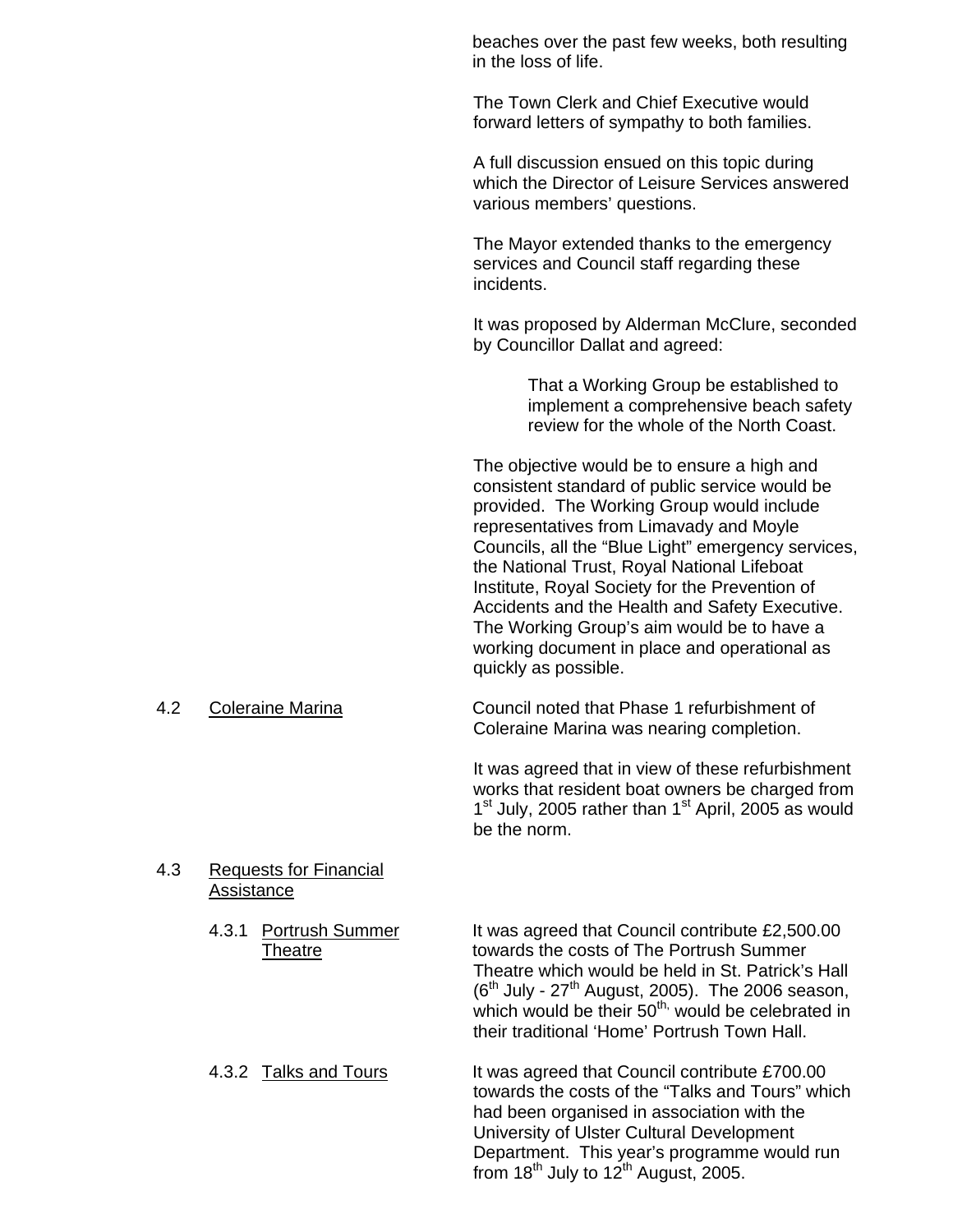4.3.3 Garvagh Clydesdale It was agreed that Council contribute £550.00 and Vintage Vehicle Club towards the costs of the Garvagh Clydesdale and Vintage Vehicles Club's annual show on Saturday, 3<sup>rd</sup> September, 2005.

## **5.0 TECHNICAL SERVICES REPORT**

The report of the Director of Technical Services was considered (previously supplied).

Matters arising:

| 5.1 | Landfill Tax Funding            | Consideration was given to this topic, as<br>detailed in the report.                                                       |                |
|-----|---------------------------------|----------------------------------------------------------------------------------------------------------------------------|----------------|
|     |                                 | Following discussion it was agreed that Council<br>approve funding, totalling £114,000.00, for the<br>undernoted projects: |                |
|     |                                 | <b>Portballintrae Community</b><br><b>Project Team</b>                                                                     | $-$ £40,000.00 |
|     |                                 | <b>Conservation Volunteers N.I.</b>                                                                                        | $-$ £45,000.00 |
|     |                                 | Castlerock Community<br>Association                                                                                        | $-$ £12,000.00 |
|     |                                 | Can Can Recycling                                                                                                          | $-$ £12,000.00 |
|     |                                 | <b>Cullycapple Primary School</b>                                                                                          | $-E 5,000.00$  |
| 5.2 | <b>Street Trading Committee</b> | Consideration was given to recommendations,                                                                                |                |

as detailed in the report, arising from a meeting of the Street Trading Committee on Friday, 8<sup>th</sup> July, 2005.

5.2.1 Mobile Street Trading It was agreed that seven applications for the<br>Licences - Renewals renewal of Mobile Street Trading Licences, as renewal of Mobile Street Trading Licences, as listed, be approved:

| <b>Applicant</b>                                                  | Vehicle Reg. No.            | <b>Commodity</b>                                 |
|-------------------------------------------------------------------|-----------------------------|--------------------------------------------------|
| <b>Stephen Laverty</b><br>9 Royal Terrace<br><b>Balnamore</b>     | AKZ 2546                    | <b>Hot Food</b>                                  |
| Judith O'Kane<br>68 Broomhill Park<br>Coleraine                   | UDZ 4135 ) x 2<br>DG05 UVK) | Ice Cream, Minerals,<br><b>Sweets and Crisps</b> |
| <b>Raymond Carton</b><br><b>14 Mountview Gardens</b><br>Coleraine | GNZ 6407                    | Ice Cream, Sweets,<br><b>Minerals and Crisps</b> |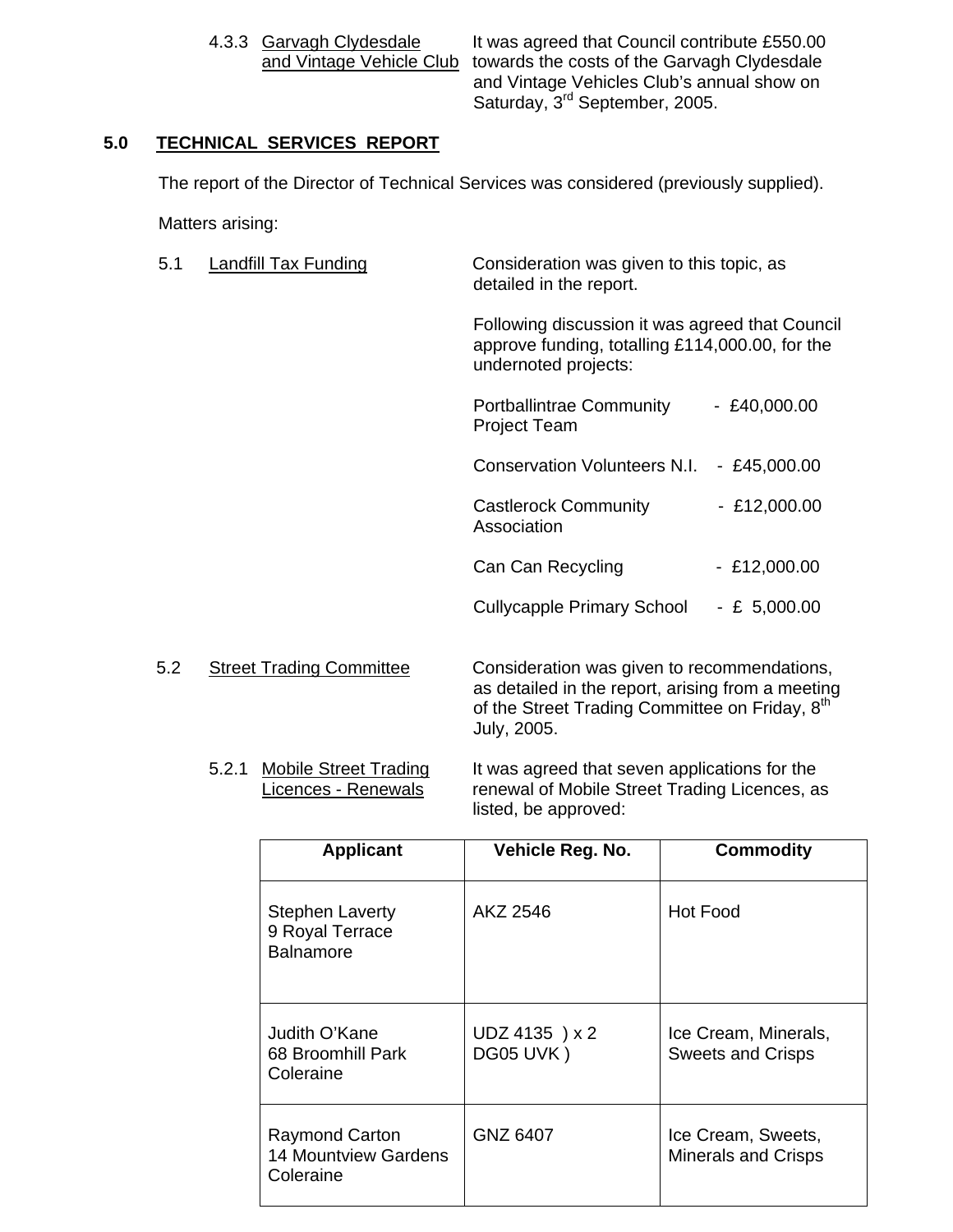| <b>Samuel Stewart</b><br>44 Margaret Avenue<br>Ballymoney   | CKZ 2076        | Ice Cream, Sweets and<br><b>Minerals</b>         |
|-------------------------------------------------------------|-----------------|--------------------------------------------------|
| <b>Feargal Carton</b><br>11 Willowfield Avenue<br>Coleraine | TIW 8551        | Ice Cream, Sweets,<br><b>Minerals and Crisps</b> |
| <b>Stewart Brownlow</b><br>74 Union Street<br>Coleraine     | A483 ARX        | Ice Cream, Crisps,<br><b>Sweets and Minerals</b> |
| <b>Mark Witherow</b><br>36 Cappagh Grove<br>Portstewart     | <b>YIW 5909</b> | <b>Hot Food</b>                                  |

5.2.2 Mobile Street Trading It was agreed that four applications for the Licences - Grant **grant of new Mobile Street Trading Licences**, as listed, be approved:

| <b>Applicant</b>                                         | Vehicle Reg. No. | <b>Commodity</b>                                 |
|----------------------------------------------------------|------------------|--------------------------------------------------|
| Lee Arnold Howard<br>28 Ballylagan Road<br>Coleraine     | <b>UIB 25</b>    | Hot and Cold Food                                |
| Diane Joyce<br>19 Tullaghgore Road<br>Ballymoney         | <b>M186 LWO</b>  | <b>Hot Food</b>                                  |
| <b>Clint McCloy</b><br>19 Tullaghgore Road<br>Ballymoney | <b>GNZ 9444</b>  | <b>Hot Food</b>                                  |
| <b>Barry Clifford</b><br>8 Ashdale<br>Coleraine          | <b>YIW 6740</b>  | Ice Cream, Minerals,<br><b>Sweets and Crisps</b> |

5.2.3 Stationary Street Trading It was agreed that eleven applications for the<br>Licences - Renewals renewal of Stationary Street Trading Licences renewal of Stationary Street Trading Licences,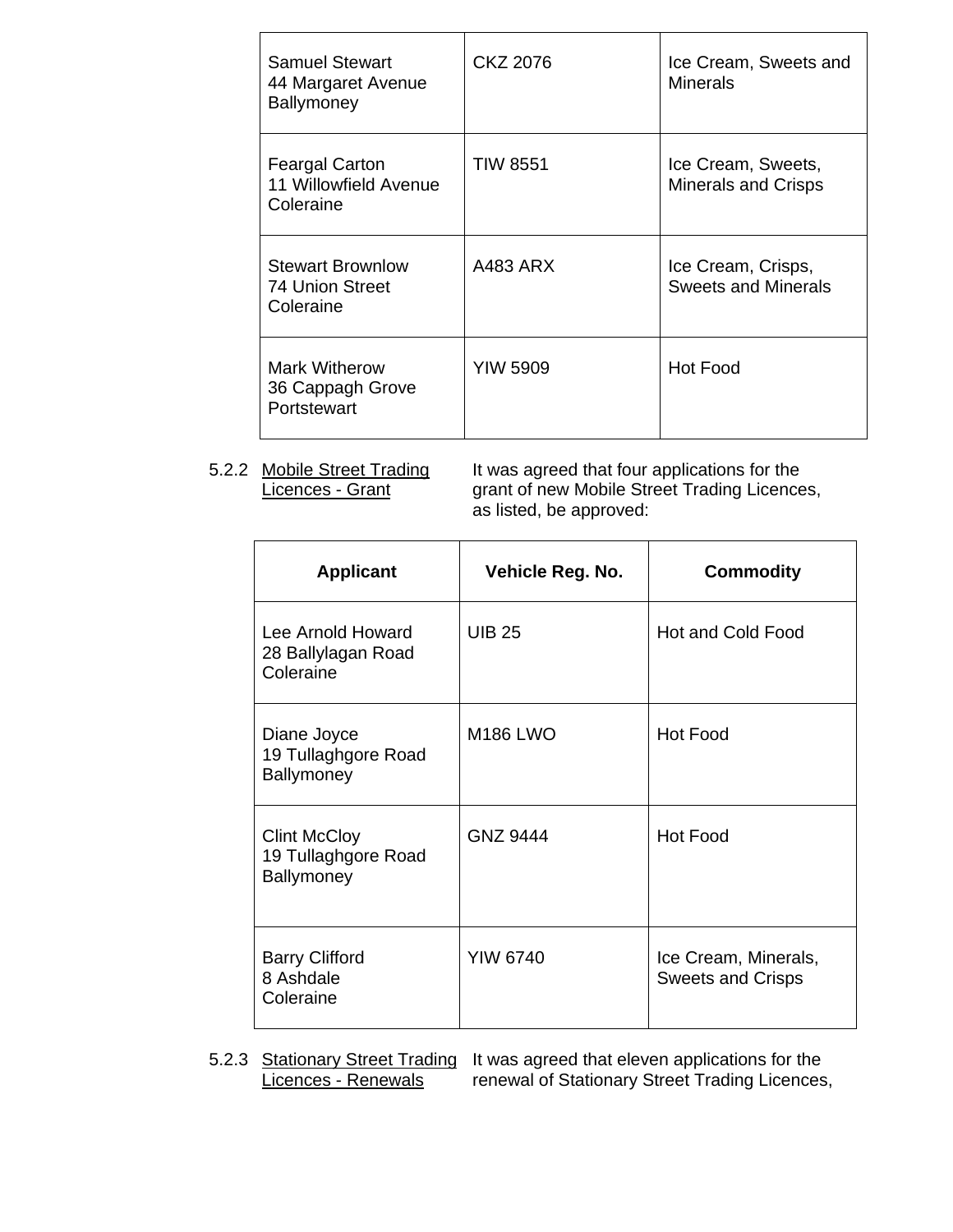as listed, be approved:

| <b>Applicant</b>                                                       | <b>Location</b>                                               | <b>Commodity</b>                                         |
|------------------------------------------------------------------------|---------------------------------------------------------------|----------------------------------------------------------|
| <b>Garth William Reid</b><br>174 Gateside Park<br>Coleraine            | Car Park opposite<br>shops at Greenmount<br>Avenue, Coleraine | <b>Fresh Fish</b>                                        |
| <b>Ms Tracy Anne Watton</b><br>8 Ashdale<br>Coleraine                  | Lansdowne Road<br>Portrush                                    | Hot Food, Minerals,<br>Tea and Coffee                    |
| <b>Robert James Laverty</b><br>108 Ballyrashane Road<br>Coleraine      | Car Park at Harpur's<br>Hill, Coleraine                       | Hot Food, Teas,<br><b>Minerals and Coffee</b>            |
| <b>Feargal Carton</b><br>11 Willowfield Avenue<br>Coleraine            | Lansdowne Road<br>Portrush                                    | Ice Cream, Minerals,<br><b>Sweets and Crisps</b>         |
| Judith O'Kane<br>68 Broomhill Park<br>Coleraine                        | Lansdowne Road<br>Portrush                                    | Hot Food, Teas,<br>Coffee, Minerals and<br>Ice Cream     |
| Mrs. E. Gibson<br>29 Timaconaway Road<br>Kilrea                        | Lansdowne Road<br>Portrush                                    | Hot Food, Teas,<br>Coffee, Minerals and<br>Ice Cream     |
| <b>William James Millar</b><br>4 Ramsey Park<br>Macosquin<br>Coleraine | Dunhill Road lay-by<br>Coleraine                              | Hot Food, Teas and<br>Coffee                             |
| Jenny Campbell<br>128 Curragh Road<br>Coleraine                        | Loughanhill<br>Coleraine                                      | Hot Food, Teas, Coffee<br>and Minerals                   |
| Wendy E. Newman<br>21 Daneshill Road<br><b>Ballysally</b><br>Coleraine | Daneshill Road<br>Coleraine                                   | Hot Food, Teas,<br>Coffee, Minerals and<br><b>Sweets</b> |
| Deborah Brown<br><b>The Croft</b><br>Ballymoney                        | Newbridge Road lay-by                                         | Hot Food                                                 |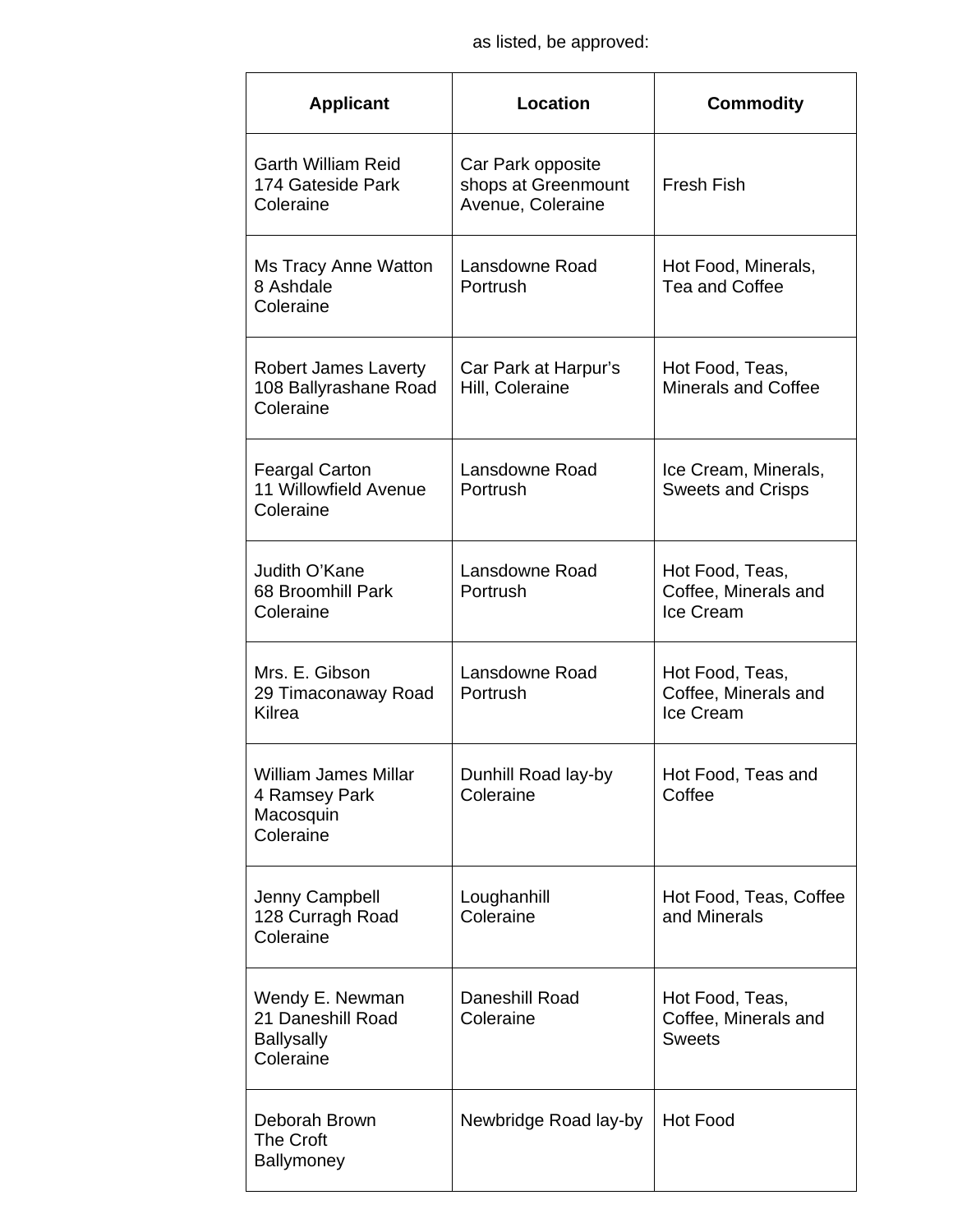|     |               | Judith O'Kane<br>68 Broomhill Park<br>Coleraine |     | Area adjacent to<br>public toilets on The<br>Promenade, Castlerock | Ice Cream, Minerals,<br><b>Sweets and Crisps</b>                                                                                                                                                                                                     |
|-----|---------------|-------------------------------------------------|-----|--------------------------------------------------------------------|------------------------------------------------------------------------------------------------------------------------------------------------------------------------------------------------------------------------------------------------------|
|     |               |                                                 |     | (as detailed in the report) be accepted.                           | It was also agreed that, in compliance with<br>Council's adopted policy on stationary street<br>trading licensing, the application from the current<br>licence holder for the street trading site on<br>Newbridge Road, Coleraine - Ms. Debbie Brown |
| 5.3 | <b>Market</b> | <b>Speciality and Organic</b>                   |     | and Organic Market being organised for<br>Town Centre Partnership. | Consideration was given to information, as<br>detailed in the report, regarding the Speciality<br>Coleraine Town Centre by Council's Economic<br>Development Section in conjunction with the                                                         |
|     |               |                                                 |     | trading for this specific purpose.                                 | It was agreed to designate the newly landscaped<br>area around Coleraine Town Hall for street                                                                                                                                                        |
|     |               |                                                 |     | for in the report.                                                 | It was also agreed that Council publish the<br>necessary advertisement and consult as provided                                                                                                                                                       |
| 5.4 |               | For Information                                 |     | information in his report on the following:                        | The Director of Technical Services provided                                                                                                                                                                                                          |
|     |               |                                                 | (a) | 20 <sup>th</sup> August, 2005                                      | Pipe Band Championships - Portrush -                                                                                                                                                                                                                 |
|     |               |                                                 | (b) |                                                                    | Red Sails Festival - Portstewart - July                                                                                                                                                                                                              |

# **6.0 DEVELOPMENT SERVICES REPORT**

The report of the Head of Development Services was considered (previously supplied).

2005

Matters arising:

| 6.1 | Update on the Local<br>Producers/Speciality<br>Market | Consideration was given to information, as<br>detailed in the report, regarding the Local<br>Producers/Speciality market.                                                                                       |
|-----|-------------------------------------------------------|-----------------------------------------------------------------------------------------------------------------------------------------------------------------------------------------------------------------|
|     |                                                       | Following discussion it was agreed that Council<br>proceed with the project at an estimated cost of<br>£35,000.00 over the two year period as allowed<br>for in the economic development budget.                |
| 6.2 | <b>Fairy Thorn Festival, Kilrea</b>                   | It was agreed that Council contribute £1,000.00<br>plus support in kind to the Kilrea Enterprise<br>Group towards the cost of the Fairy Thorn<br>Festival over the period $31st$ July to $6th$ August,<br>2005. |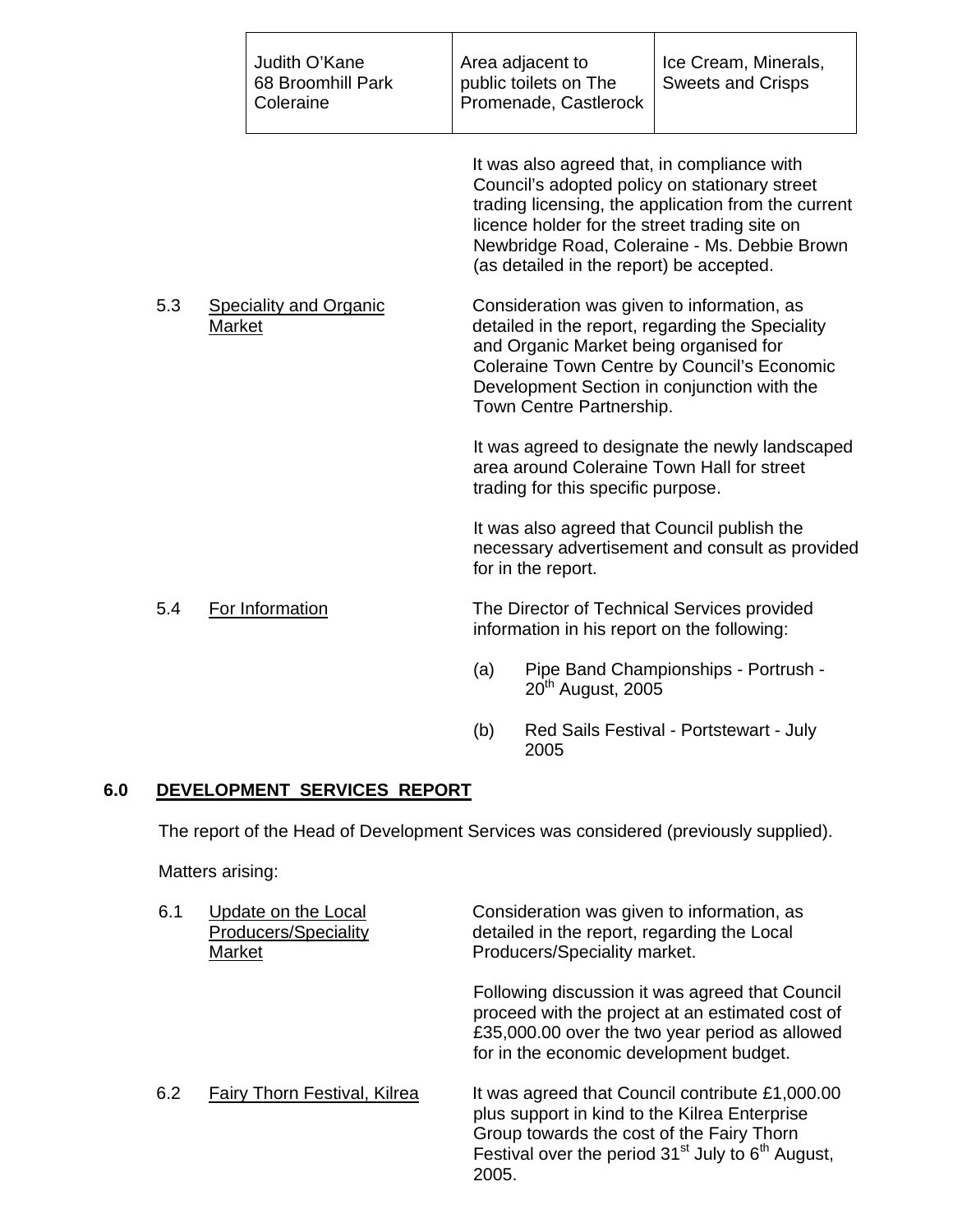# **7.0 LAND AND PROPERTY REPORT**

The report of the Head of Administrative Services was considered (previously supplied).

Matters arising:

| 7.1 | <b>Cloonavin Car Parking</b>                                                         | It was agreed that the use of clamps for<br>persistent offenders after due notice be approved<br>in relation to car parking at Cloonavin.                                                                                                                                                                                         |
|-----|--------------------------------------------------------------------------------------|-----------------------------------------------------------------------------------------------------------------------------------------------------------------------------------------------------------------------------------------------------------------------------------------------------------------------------------|
|     |                                                                                      | It was also agreed that the release charge be<br>£30.00, the same as for a fixed penalty parking<br>charge.                                                                                                                                                                                                                       |
| 7.2 | Portrush War Memorial                                                                | It was agreed to grant a request from the<br>Portrush Branch of the Royal British Legion to<br>erect a memorial plaque on the railings at the<br>War Memorial enclosure, Portrush. The plaque<br>(approximately 12" by 6" wide) would be in<br>memory of American service personnel stationed<br>in the area during World War II. |
| 7.3 | <b>Coleraine Harbour</b><br>Commissioners - Sale of<br><b>Council Land</b>           | Consideration was given to information, as<br>detailed in the report, regarding a request<br>from the Harbour Commissioners for a small<br>area of Council land (0.69 acres, already in a 99<br>year lease to the Harbour Commissioners) to be<br>included with the proposed joint venture sale of<br>the Cushowen/Jacobs site.   |
|     |                                                                                      | The Head of Development Services placed the<br>proposal in the context of the Harbour<br>Development Strategy presented to Council on                                                                                                                                                                                             |
|     |                                                                                      | 3 <sup>rd</sup> March, 2005. At this meeting Council agreed<br>to participate in a Joint Working Group with the<br>Commissioners and the Department for Regional<br>Development.                                                                                                                                                  |
|     |                                                                                      | A full discussion ensued on this topic during<br>which the officers answered various members'<br>questions.                                                                                                                                                                                                                       |
|     |                                                                                      | It was agreed that Council participate as a third<br>member of the joint venture with the Harbour<br>Commissioners and Jacobs in promoting the sale<br>of the three owner Cushowen/Jacobs/<br>Council site.                                                                                                                       |
|     |                                                                                      | It was also agreed that Council oversee its<br>interest in this sale through the previously<br>mentioned joint Working Group.                                                                                                                                                                                                     |
| 7.4 | <b>Coleraine Harbour</b><br>Commissioners - Sale of<br><b>Harbour Commissioners'</b> | The Department for Regional Development had<br>sought Council's advice in ascertaining if there<br>were public interest issues to be taken into                                                                                                                                                                                   |

Land **Land Example 3** account in the proposed sale by the Harbour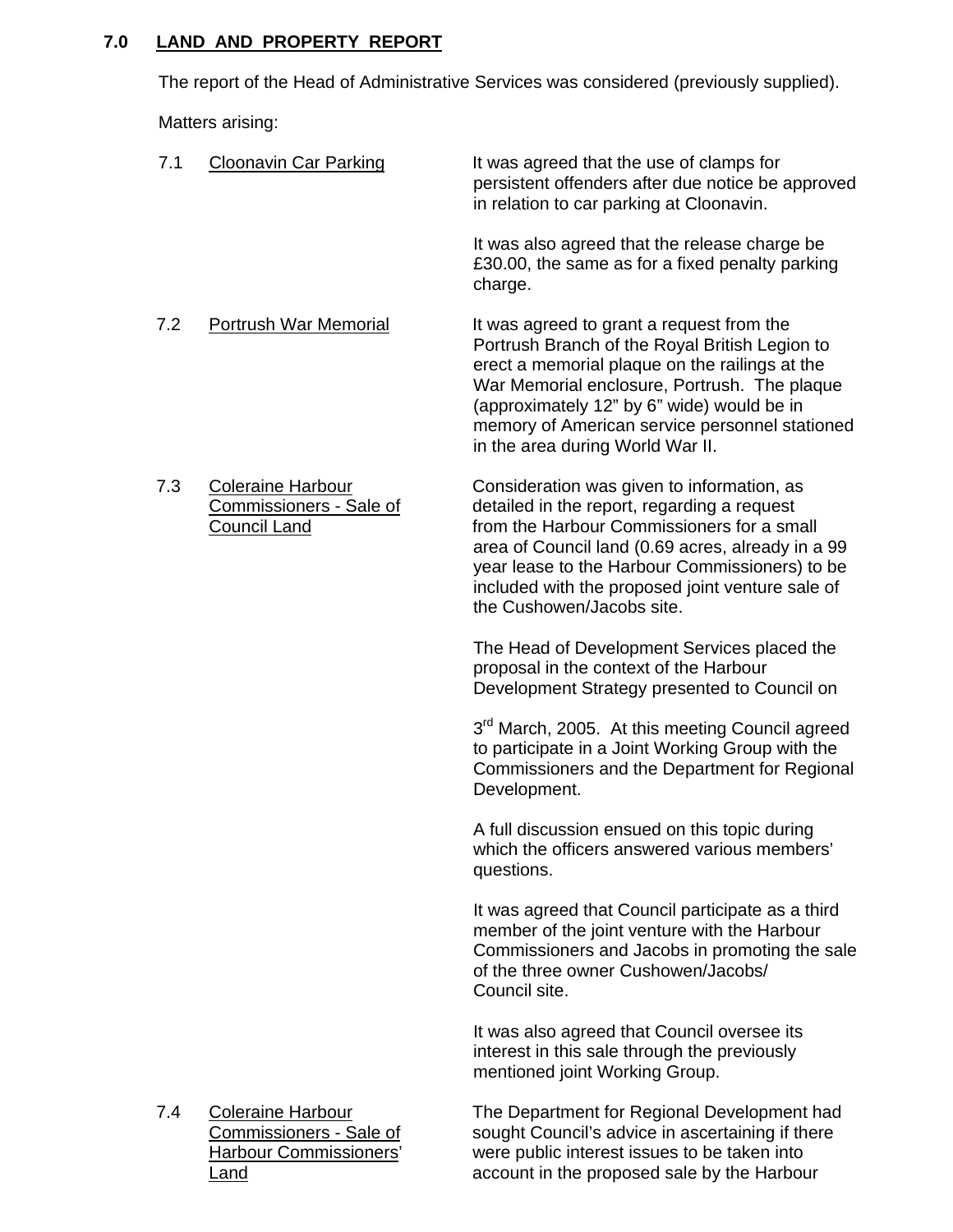Commissioners of two sites:

- (a) The 2.6 acre Cushowen site referred to at 7.3;
- (b) A 12 acre disused quarry riverside site at Carnanee/Garborgle, on the east bank downstream from Coleraine.

A full discussion ensued on this topic.

It was agreed, ten members voting in favour and four against, that Council advise the Department for Regional Development that it had no objection to the sale of the two sites.

 7.5 Lands Between the Former Council noted that the legal advice on this Causeway Coast Hotel and matter was that the owners of the twelve Nobody's Inn - Breach of properties on this land were now each in breach Covenant of the covenant and must be pursued separately as detailed in the report.

> A full discussion ensued on this matter during which the Head of Administrative Services answered various members' queries.

### **8.0 ROADS SERVICE - SUB-REGIONAL TRANSPORT PLAN - COLERAINE, PORTRUSH AND PORTSTEWART - LOCAL TRANSPORT STUDIES**

Questionnaires from Roads Service regarding this topic were circulated to members. The Town Clerk and Chief Executive encouraged members to complete the questionnaires which were to be returned to Roads Service by 29<sup>th</sup> July, 2005. The Town Clerk and Chief Executive would restate Council's previously expressed concerns in its response to the draft Northern Area Plan regarding local transport issues.

## **9.0 REVIEW OF MENTAL HEALTH AND LEARNING DISABILITY (NORTHERN IRELAND)**

Consideration was given to the Review of Mental Health and Learning Disability (Northern Ireland).

A discussion ensued on this topic during which it was agreed that Council should encourage the production of a deliverable strategy from this review.

## **10.0 NOMINATIONS**

Consideration was given to nominations to the following bodies:

10.1 Forum for Local Government It was proposed by Councillor Mrs. Johnston, and the Arts seconded by Alderman McClarty and agreed:

> That Alderman Mrs. Black be nominated to serve on the Forum for Local Government and the Arts.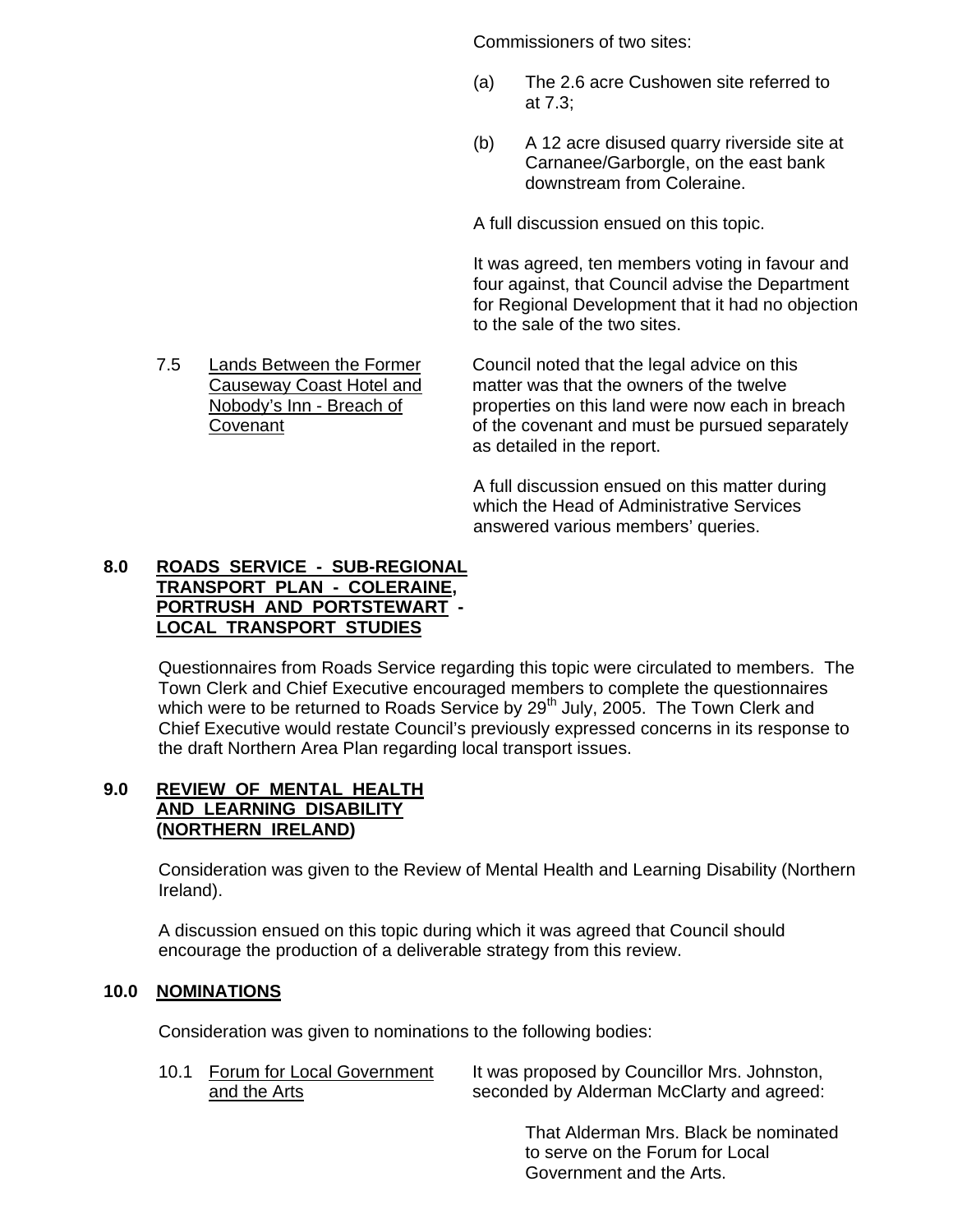10.2 Local Government Staff The Town Clerk and Chief Executive advised Commission members that nominations to this organisation would be decided by the public appointment procedure. Nomination forms would be supplied to any interested members.

10.3 Drainage Council for **It was proposed by Councillor Dallat and** Northern Ireland seconded by Councillor Ms. Alexander:

> That Councillor McLaughlin be nominated to serve on the Drainage Council for Northern Ireland.

It was proposed by Alderman Mrs. Black and seconded by Alderman McClarty:

That Councillor King be nominated.

On being put to the vote, Councillor McLaughlin received five votes and Councillor King ten votes.

It was, therefore, agreed that Councillor King be nominated.

#### **11.0 MEMBERS' INFORMATION BULLETIN - JULY 2005**

The Members' Information Bulletin for July 2005 had been previously supplied and the contents noted.

### **12.0 WEST BANN DEVELOPMENT GROUP**

Reported that members were invited to attend the renaming of the West Bann Development Group's community building at 11.00 a.m. on Friday, 5<sup>th</sup> August, 2005 in memory of the late Mr. Bertie Peacock.

#### **13.0 NATIONAL ASSOCIATION OF COUNCILLORS - NORTHERN IRELAND REGION - ANNUAL CONFERENCE**

Reported that the Annual Conference of the Northern Ireland Region of the National Association of Councillors would be held in Newcastle, Co. Down on 9<sup>th</sup> and 10<sup>th</sup> September, 2005.

It was agreed that Council's three representatives on the Association - Councillors Hillis, McLaughlin and Stewart attend the conference.

 13.1 National Association of Reported that the National Association of Councillors - Northern Ireland Councillors - Northern Ireland Region - National<br>Region - National Women's Women's Conference would be held in Belfast Women's Conference would be held in Belfast Conference - Belfast on  $9<sup>th</sup>$  and 11<sup>th</sup> September, 2005.

Noted.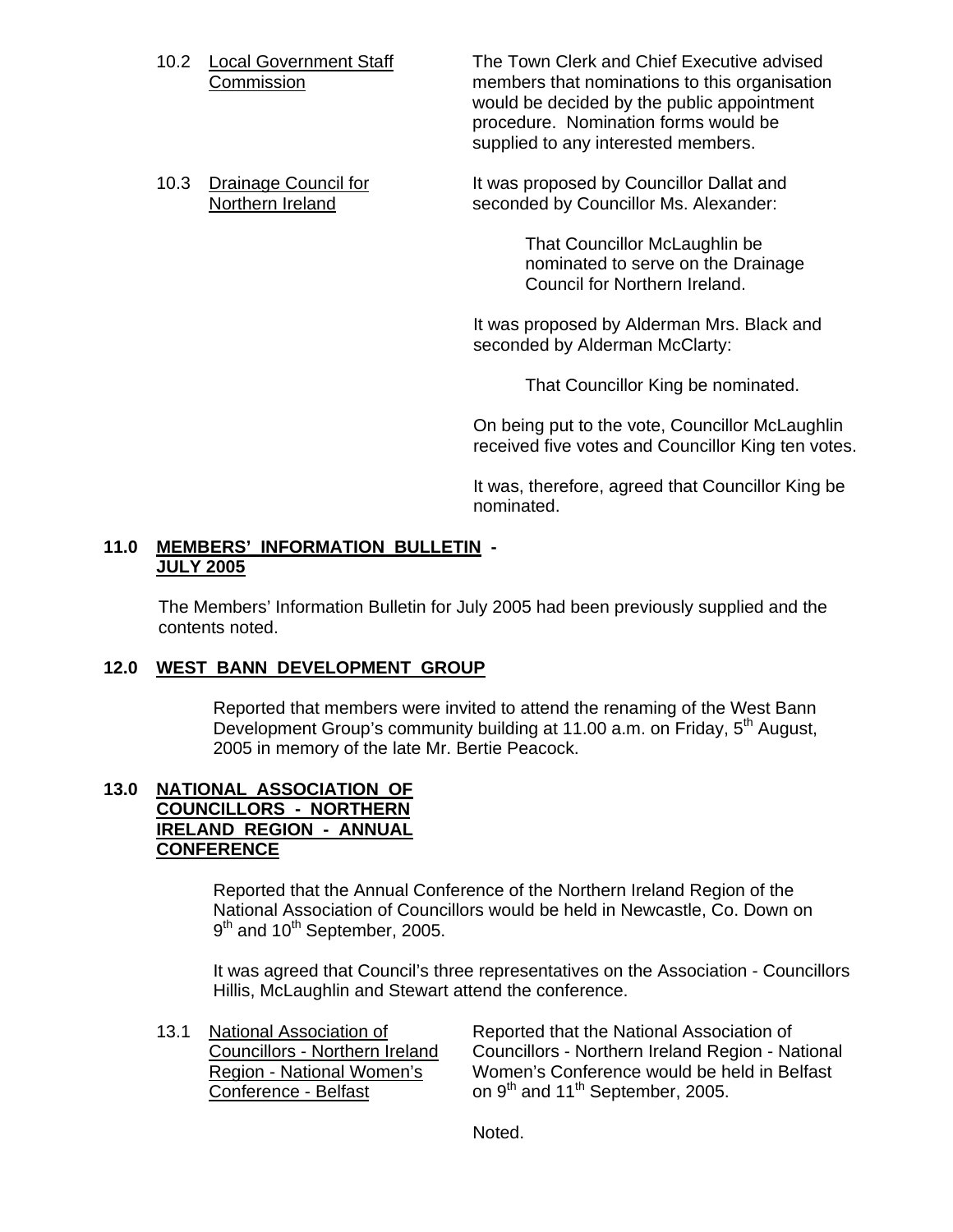#### **14.0 MEMBERS' BENEFITS TRAINING SESSION**

Reported that the training session on members' benefits had been arranged for Wednesday, 7<sup>th</sup> September, 2005 at Cloonavin.

Noted.

#### **15.0 GLENULLIN - ANNUAL WALK AND BARBEQUE**

 Reported that the Annual Walk and Barbeque in aid of Zomba would be held at Glenullin, Garvagh on Tuesday, 2<sup>nd</sup> August, 2005.

Noted.

### **16.0 DOCUMENTS FOR SEALING**

Resolved:

That the following documents be sealed:

| <b>Kennelling Agreement</b> | Council and Ulster Society for the     |
|-----------------------------|----------------------------------------|
| (In Triplicate)             | Prevention of Cruelty to Animals Unit, |
|                             | 4 Boucher Centre, Apollo Road, Belfast |

2. Cemetery Titles Grant of Right of Burial - Deeds Register No. 3123 - 3136 (inclusive):

| Agherton           | З |
|--------------------|---|
| <b>Ballywillan</b> | 2 |
| Coleraine          | 7 |
| Kilrea             |   |
| Portstewart        | 2 |

Advanced Deed Register 0109 - 0110

| Agherton    |   |
|-------------|---|
| Ballywillan | 1 |
| Coleraine   |   |
| Portstewart | 1 |

## **17.0 CALDWELL LANE, PORTRUSH**

Reference was made to recent improvement works at Caldwell Lane, Portrush which remained uncompleted.

The Director of Leisure Services would take this matter up with the contractor.

### **18.0 FLY-TIPPING - PORTRUSH**

Reference was made to recent incidents of fly-tipping in the Portrush area.

The Director of Technical Services would investigate these incidents.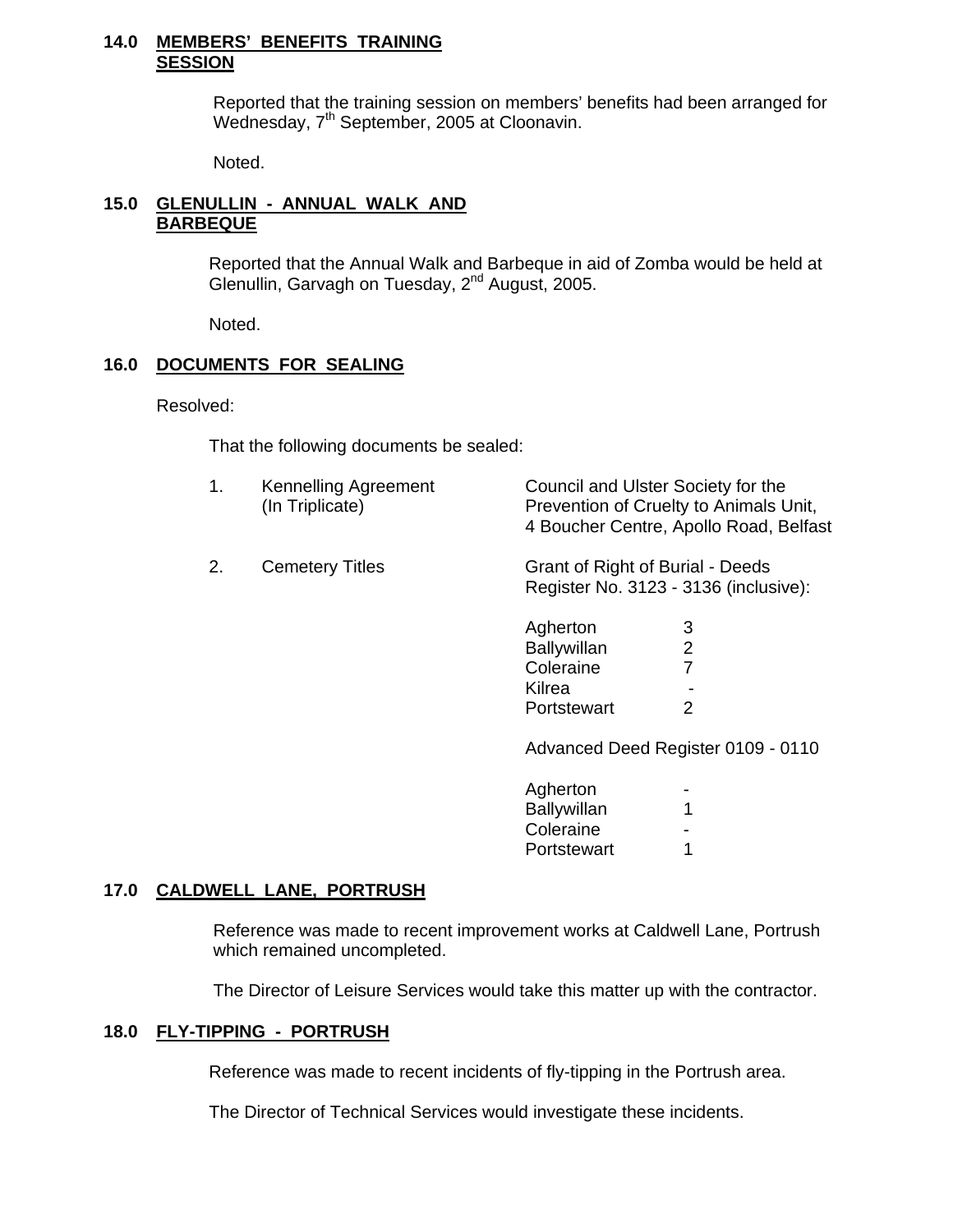#### **19.0 FIVE-A-SIDE FOOTBALL FACILITIES - RURAL AREA**

The Director of Leisure Services was congratulated on the provision of five-a-side football facilities at the Ropewalk and Ballysally, Coleraine. The Director of Leisure Services was requested to provide similar facilities in the rural area of the Borough.

The Director of Leisure Services would provide a report on this topic to the Capital Programme Review.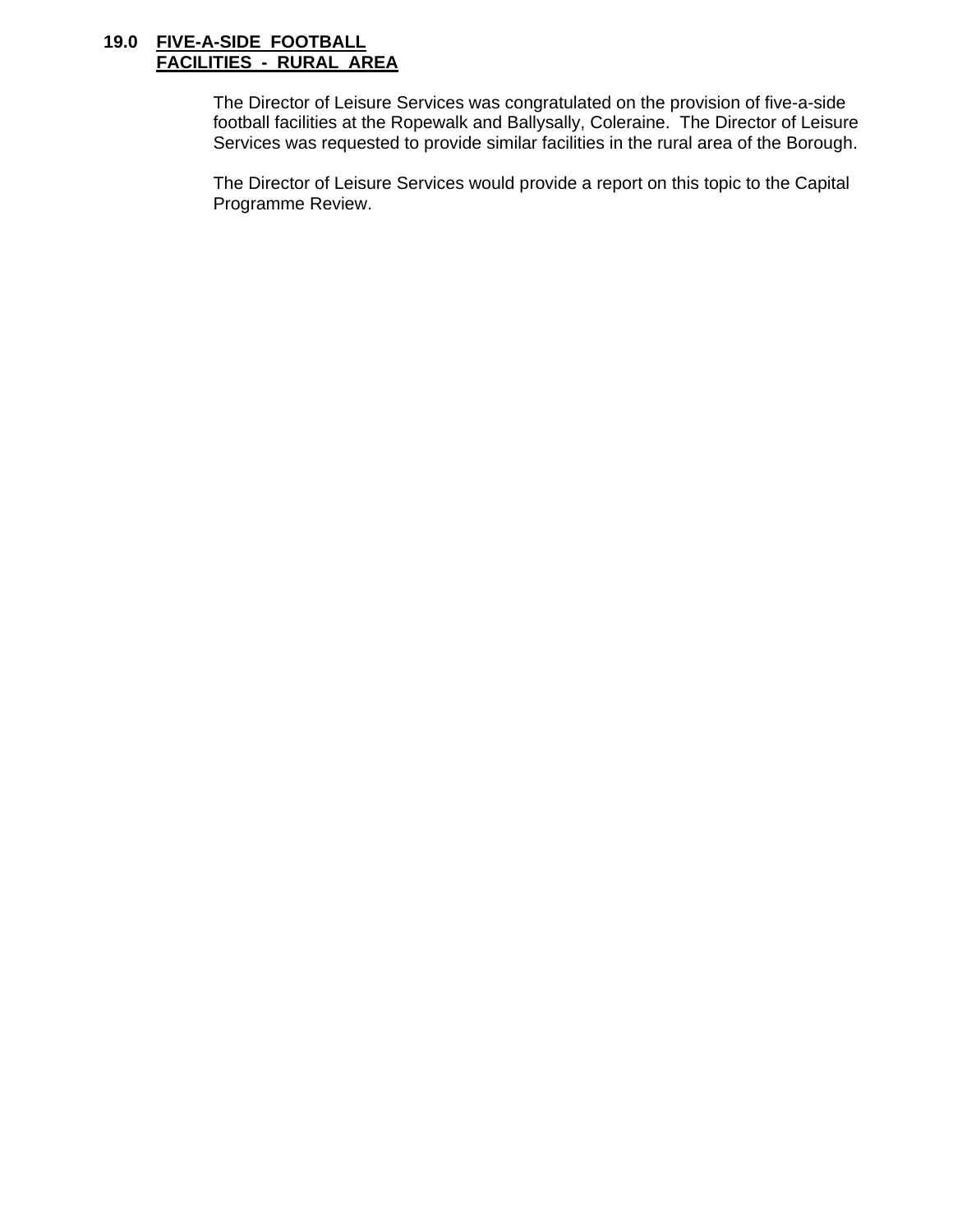## **PLANNING COMMITTEE**

**26th July, 2005.** 

| <b>Present:</b>                   | Councillor R. D. Stewart in the Chair<br>The Mayor, Councillor T. J. Deans (Items $1.0 - 2.12$ )                                  |                                                                                                                          |
|-----------------------------------|-----------------------------------------------------------------------------------------------------------------------------------|--------------------------------------------------------------------------------------------------------------------------|
|                                   |                                                                                                                                   |                                                                                                                          |
|                                   | <b>Aldermen</b>                                                                                                                   |                                                                                                                          |
|                                   | E. T. Black (Mrs.)<br>W. T. Creelman                                                                                              | W. J. McClure                                                                                                            |
|                                   | <b>Councillors</b>                                                                                                                |                                                                                                                          |
|                                   | C. S. Alexander (Ms.)<br>O. M. Church (Mrs.)<br>J. J. Dallat<br>E. P. Fielding (Mrs.)<br>S. Gilkinson<br>N. F. Hillis             | E. A. Johnston (Mrs.)<br>(Items $2.36 - 7.0$ )<br>W. A. King<br><b>B.</b> Leonard<br>G. L. McLaughlin<br>R. A. McPherson |
| Also in<br>Attendance:            | Representatives from the Planning Service -<br>Ms. J. McMath, Mr. G. McGuinness and Mr. G. Walker                                 |                                                                                                                          |
| Officers in<br><b>Attendance:</b> | Town Clerk and Chief Executive, Principal Environmental<br>Health Officer, Administrative Officer and Administrative<br>Assistant |                                                                                                                          |
| <b>Apologies:</b>                 | The Deputy Mayor, Alderman McClarty and Councillor<br>McQuillan                                                                   |                                                                                                                          |

### **1.0 SYMPATHY**

 The Chairman referred to the recent death of the Mayor's father and extended sympathy to him and his family.

 The Mayor thanked everyone for the condolences received which had been very much appreciated.

 The Mayor extended the sympathy of the Borough to the people of London on the recent bombings and referred to the Book of Condolence which had been opened in Coleraine Town Hall.

 He also extended sympathy to the families of Mr. D. Roulston, Belfast and Mr. McDonald, Garvagh who had both drowned in recent beach tragedies.

### **2.0 PLANNING APPLICATIONS**

A list of one hundred and fifty-two applications was considered (previously supplied).

#### **Applications Deferred from Previous Meeting**

2.1 Application No. D1 C/2003/1344/F

The opinion of the Planning Service was to approve.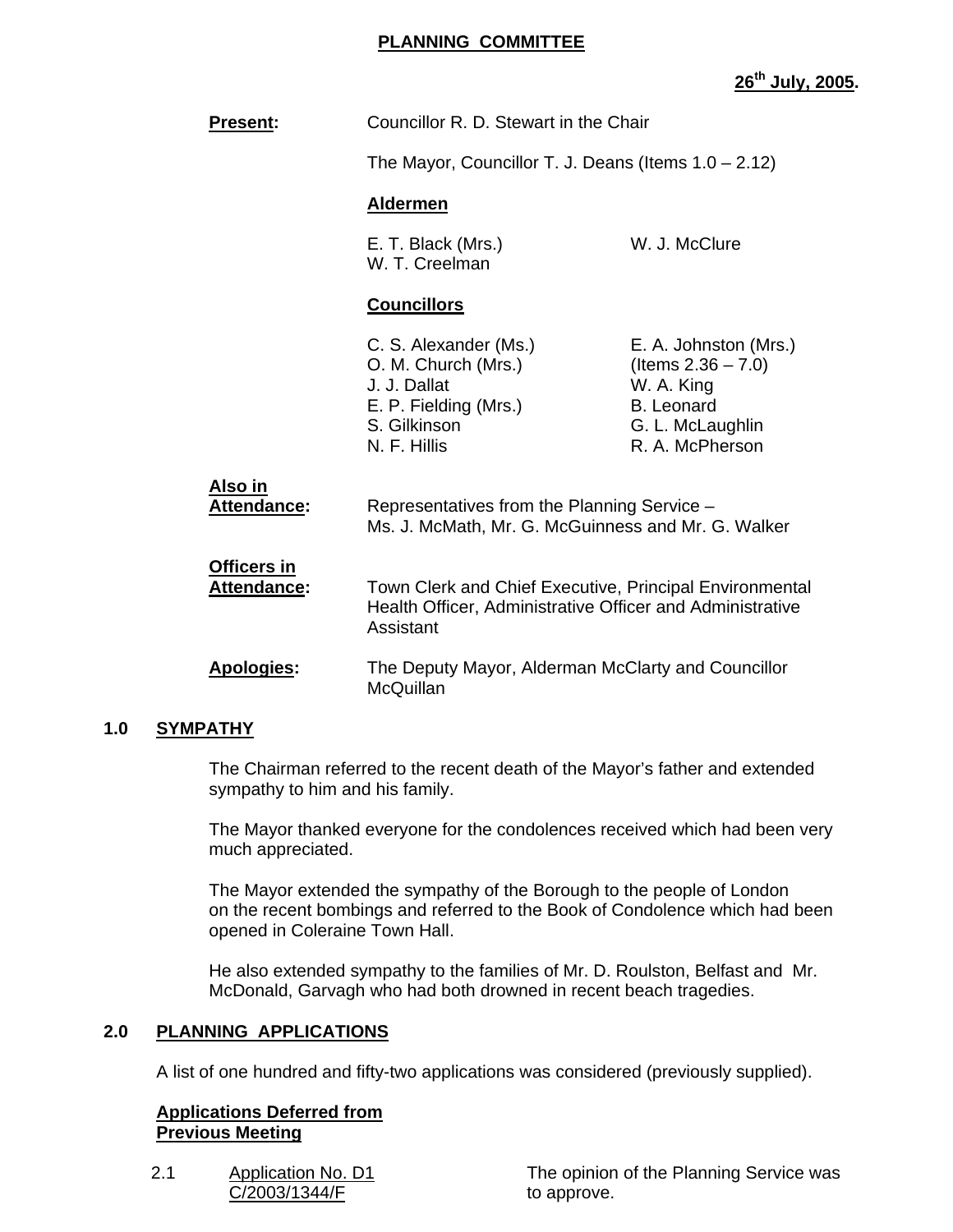Dwelling and garage opposite 25 Mayboy Road, Garvagh for Mr. M. McGillian

- 2.2 Application No. D2 C/2004/0376/F Residential development to provide 51 no. dwellings (35 dwellings, 15 apartments) adjacent to Knockantern Grove (opposite 140 Mountsandel Road), Mountsandel Road, Coleraine for Patton Homes Ltd.
- 2.3 Application No. D3 C/2004/0389/O Site for dwelling adjacent to 20 Shanlongford Road, Ringsend, Coleraine for Mr. T. Brown-Kerr
- 2.4 Application No. D4 C/2004/0490/F Construction of infill residential development comprising of 3 no. three bed units, 4 no. two bedroom units and 1 no. one bed unit. Demolition of existing buildings at 17 Lever Road, Portstewart. Minor alterations to and demolition of lean-to garage to 15 Lever Road, Portstewart for MAM Developments
- 2.5 Application No. D5 C/2004/0625/F Change of use of existing vehicle workshop to retail sales warehouse for furniture at 12 – 22 Brook Street, Coleraine for C. & L. McFarlane Ltd.
- 2.6 Application No. D6 C/2004/0889/O Site for one and a half storey rural dwelling and garage adjacent to 23 Movenis Hill, Garvagh, Coleraine (200m NNW of No. 23 Movenis Hill) for Mr. N. Hutchinson
- 2.7 Application No. D7 C/2004/0901/O Proposed site for dwelling approximately 320m SW of 8 Gortmacrane Road, Kilrea for Mr. McAteer
- 2.8 Application No. D8 C/2004/0910/O Proposed new dwelling and garage

It was agreed that the application be approved.

The opinion of the Planning Service was to approve.

It was agreed that the application be approved.

The opinion of the Planning Service was to refuse.

It was agreed that the application be deferred for one month to facilitate the receipt of additional information.

The opinion of the Planning Service was to approve.

It was agreed that the application be approved.

The opinion of the Planning Service was to approve.

It was agreed that the application be approved.

The opinion of the Planning Service was to approve.

It was agreed that the application be approved.

The opinion of the Planning Service was to approve.

It was agreed that the application be approved.

The opinion of the Planning Service was to approve.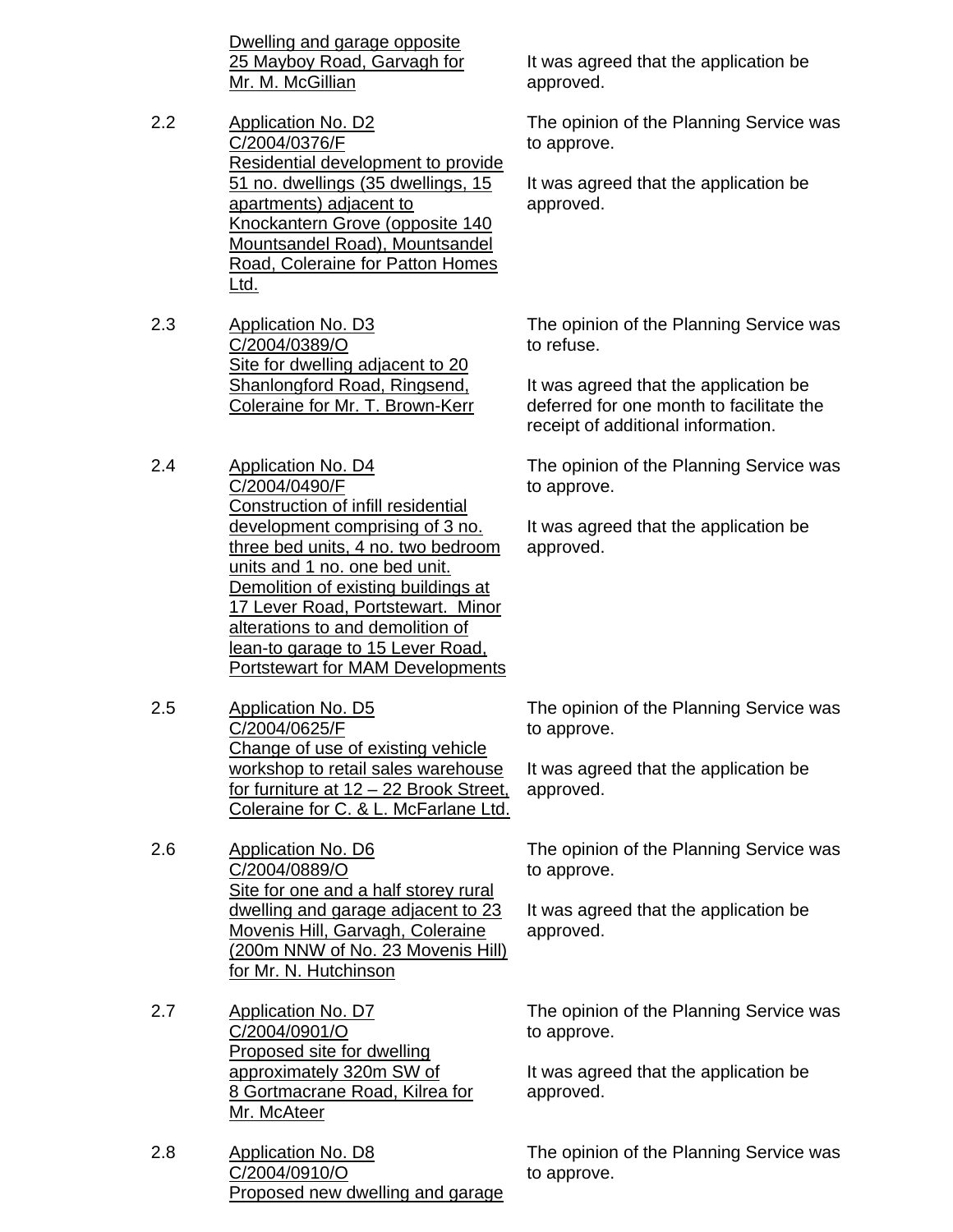200m SE of 7 Moneysallin Road, Kilrea for D. McWilliams

- 2.9 Application No. D9 C/2004/0918/O Site of Farmworkers Dwelling adjacent to 68 Carhill Road, Garvagh for Mr. W. Bradley
- 2.10 Application No. D10 C/2004/0937/O Proposed dwelling and detached garage adjacent to No. 1 Magheramore Road, Garvagh for Mr. S. Linton
- 2.11 Application No. D11 C/2004/0939/F Three self contained two bedroom apartments arranged over three floors and parking provision adjacent to 32 Ballycastle Road, **Coleraine** for Mr. A. McIntosh
- 2.12 Application No. D12 C/2004/0981/O Site for bungalow and garage at Cashel Road, Macosquin for Mr. A. Crowe
- 2.13 Application No. D13 C/2004/1012/O Proposed site for dwelling approximately 50m NW of No. 11 Laragh Road, Swatragh for Mr. and Mrs. McNicholl

It was agreed that the application be approved.

The opinion of the Planning Service was to refuse.

It was agreed that the application be deferred for one month to facilitate the receipt of additional information.

The opinion of the Planning Service was to approve.

It was agreed that the application be approved subject to conditions relating to ridge height, siting and vegetation.

The opinion of the Planning Service was to approve.

It was agreed that the application be approved.

The opinion of the Planning Service was to refuse.

It was agreed that the application be held for two weeks to facilitate withdrawal.

The opinion of the Planning Service was to refuse.

It was proposed by Councillor Dallat, seconded by Councillor McLaughlin and unanimously agreed:

> That the application be approved.

2.14 Application No. D14 C/2004/1087/F Sun room extension to property at Apartment 1, Rockhaven, 17 Portrush Road, Portstewart for Mr. J. Clark

2.15 Application No. D15 C/2004/1103/O Proposed site for dwelling approximately 120m north of No. 72 Drumsaragh Road, Kilrea for Mr. D. McKenna

The opinion of the Planning Service was to refuse.

It was agreed that the application be refused.

The opinion of the Planning Service was to refuse.

The application had now been withdrawn.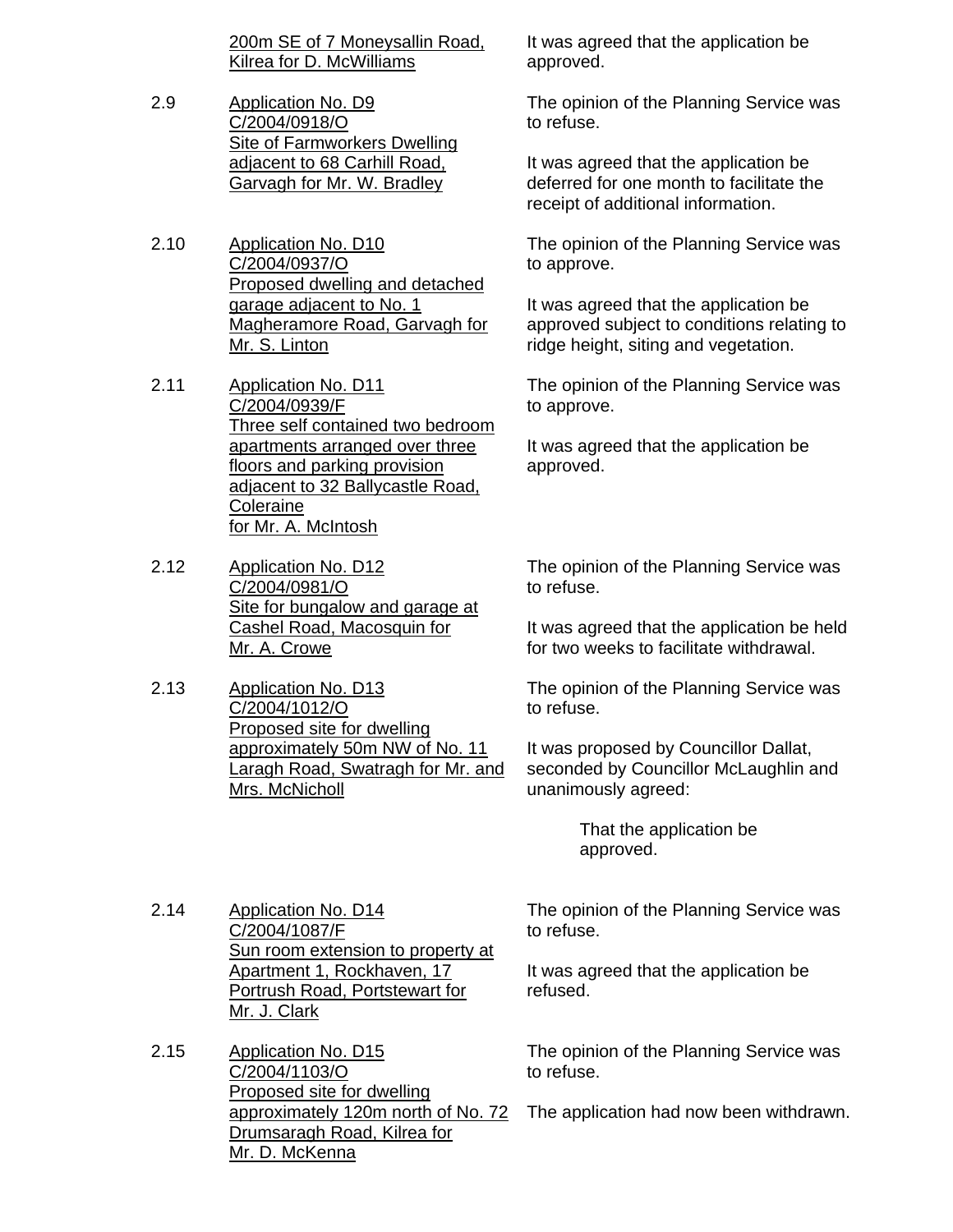- 2.16 Application No. D16 C/2004/1123/O Dwelling house at Glenkeen Road, Aghadowey for Mr. McWilliams
- 2.17 Application No. D17 C/2004/1224/O Proposed site for dwelling and detached garage approximately 140m NW of Croaghan Quarry, Shinny Road, Macosquin for Mr. C. McIntyre
- 2.18 Application No. D18 C/2004/1227/F **Extension to dwelling and new** garage at 17 Movenis Hill, Garvagh for Mr. E. Gibson
- 2.19 Application No. D19 C/2004/1296/O Site for dwelling and garage 180m SW of 11 Gortmacrane Road, Kilrea, Coleraine for Mrs. R. Bolton

2.20 Application No. D20 C/2004/1301/O Proposed storey and half dwelling and garage approximately 60m NW of 119 Carhill Road, Garvagh for Mr. McKeefry

The opinion of the Planning Service was to refuse.

It was agreed that the application be held for two weeks to facilitate withdrawal. If the application was not withdrawn it would be refused.

The opinion of the Planning Service was to approve.

It was agreed that the application be approved.

The opinion of the Planning Service was to approve.

It was agreed that the application be approved.

The opinion of the Planning Service was to approve.

It was agreed that the application be approved.

The opinion of the Planning Service was to refuse.

It was proposed by Councillor Dallat, seconded by Councillor McLaughlin and unanimously agreed:

That the application be approved.

2.21 Application No. D21 C/2004/1308/O Site for dwelling and garage 130m SW of 22 Brone Park, Ballylagan Road, Garvagh for Mr. N. Clyde

2.22 Application No. D22 C/2004/1309/O Site for dwelling and garage 170m south of 22 Brone Park, Ballylagan Road, Garvagh for Mr. R. Clyde

2.23 Application No. D23 C/2004/1352/O Site for bungalow and garage opposite 49A Drumsaragh Road, Kilrea for Mr. C. McAllister

The opinion of the Planning Service was to refuse.

It was agreed that the application be held for one week to facilitate withdrawal.

The opinion of the Planning Service was to approve.

It was agreed that the application be approved.

The opinion of the Planning Service was to refuse.

It was proposed by Councillor Leonard and seconded by Councillor Dallat: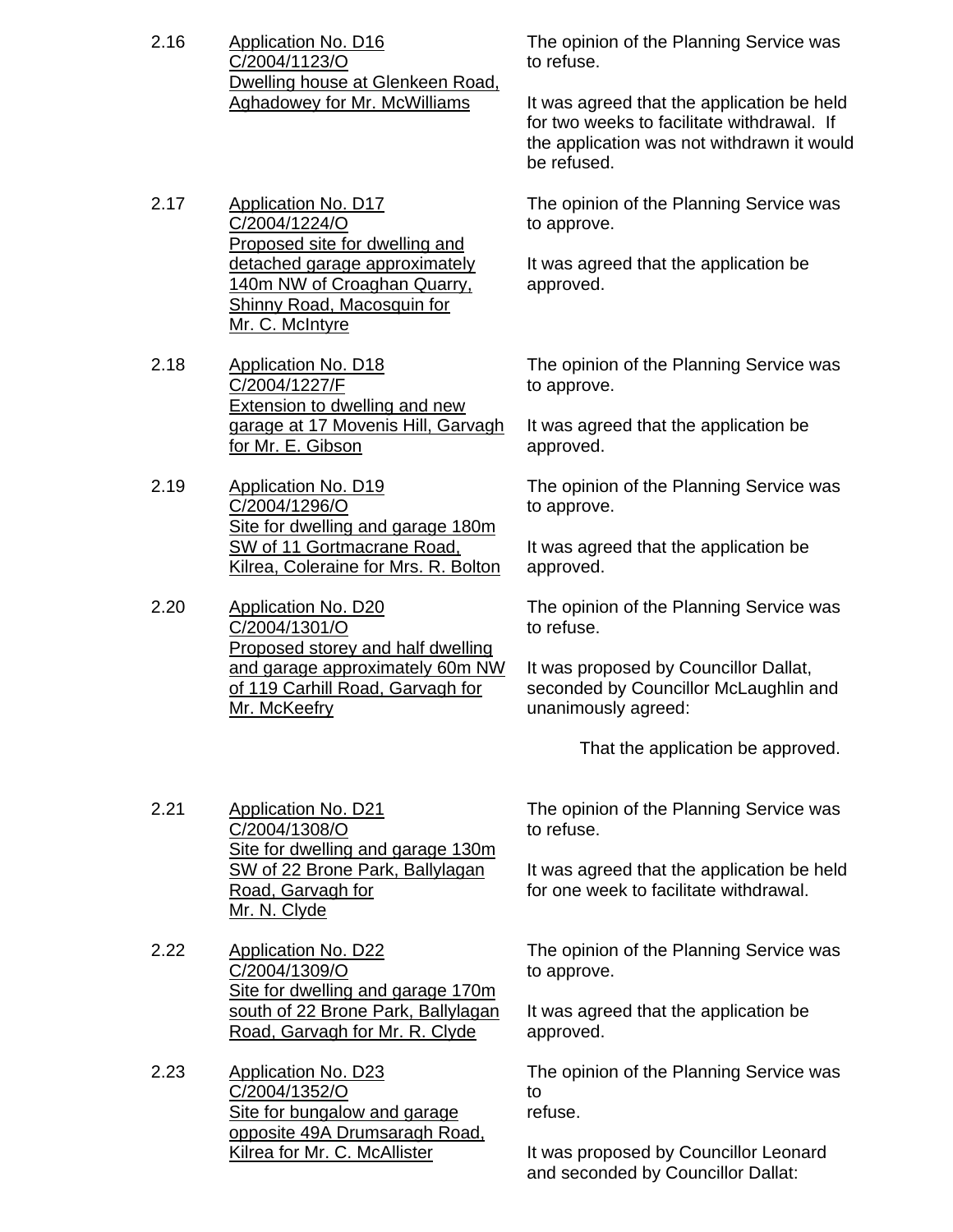That the application be approved.

On being put to the Meeting, the proposal was carried, seven members voting in favour and no one voting against.

The opinion of the Planning Service was to approve.

It was agreed that the application be approved.

The opinion of the Planning Service was to approve.

It was agreed that the application be approved.

The opinion of the Planning Service was to approve.

It was agreed that the application be approved.

The opinion of the Planning Service was to approve.

It was agreed that the application be approved.

2.24 Application No. D24 C/2004/1355/F Raising of roof level to provide first floor accommodation at 9 Seaview Drive, Portstewart for Mr. M. O'Kane

2.25 Application No. D25 C/2004/1358/O Proposed two storey dwelling and garage opposite No. 93 Mettican Road, Garvagh, Coleraine for Mr. G. Boyce

2.26 Application No. D26 C/2004/1371/O Proposed site, for country style dwelling with detached garage approximately 230m SW of 51 Moneybrannon Road, Aghadowey for Mr. and Mrs. M. Harmer

2.27 Application No. D27 C/2004/1402/F Retain the existing 20m high radio base station incorporating six antenna and four dishes for H3G and add three antenna and two dishes for Orange including radio equipment housing and development ancillary at Dundooan Road, Coleraine for Hutchison 3G UK Ltd.

2.28 Application No. D28 C/2004/1414/F Extension to dwelling at 12 Millfield Village, Portstewart for Mr. P. Gilkinson

2.29 Application No. D29 C/2005/0012/F Proposed dwelling and garage approximately 50m east of 89 Mettican Road, Garvagh for Mr. N. McFarlane

2.30 Application No. D30 C/2005/0014/O Site for dwelling and garage 340m south west of 61 Ballymenagh

The opinion of the Planning Service was to approve.

It was agreed that the application be approved.

The opinion of the Planning Service was to approve.

It was agreed that the application be approved.

The opinion of the Planning Service was to approve.

It was agreed that the application be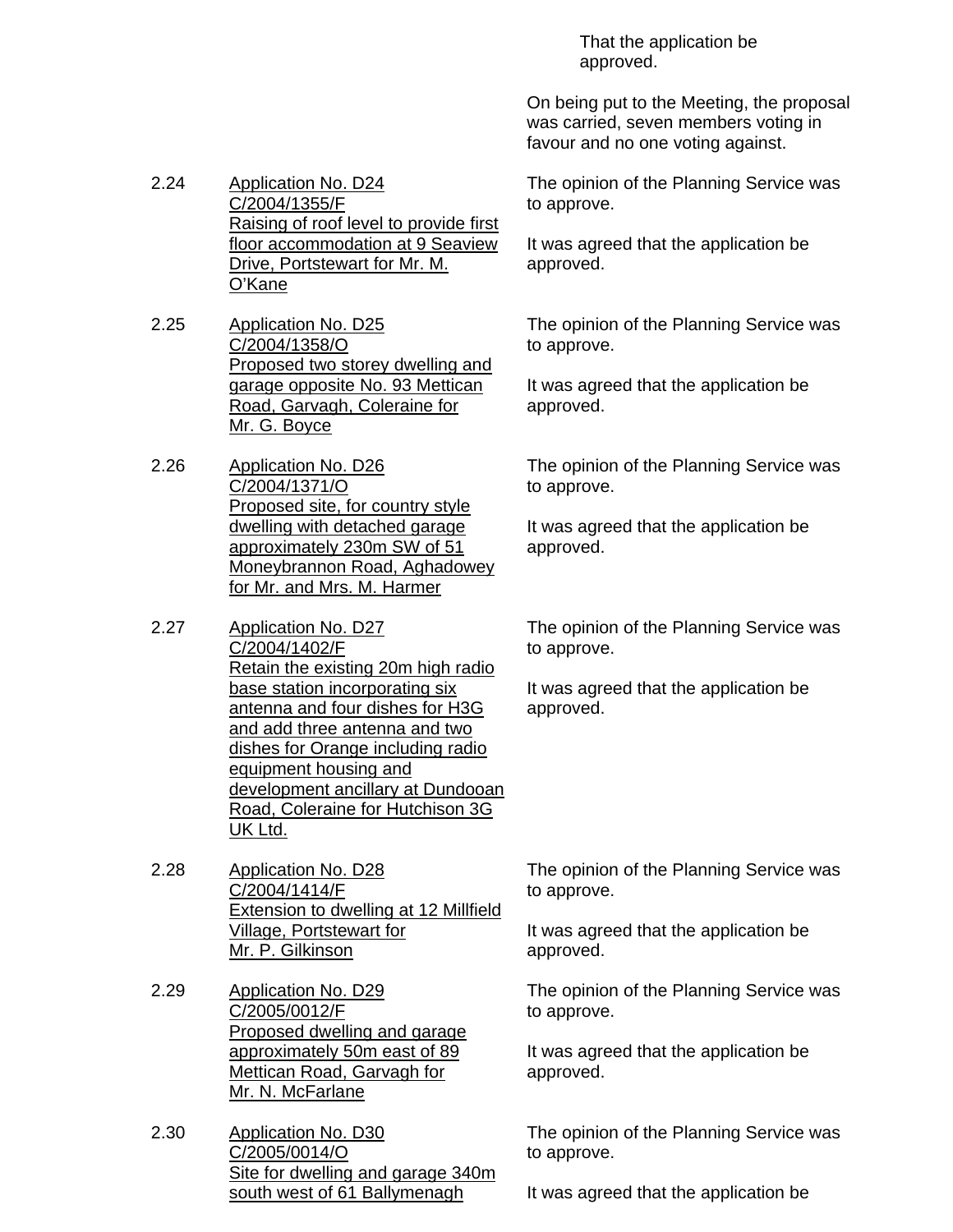Road, Garvagh for Mr. Bradley approved.

- 2.31 Application No. D31 C/2005/0055/O New dwelling and garage 80m north of 94 Old Carhill Road, Garvagh for Mr. P. White
- 2.32 Application No. D32 C/2005/0089/F Replacement of existing dwelling and garage with new dwelling and detached garage at 37 Station Road, Portstewart for Mr. and Mrs. P. Moore

#### **NEW APPLICATIONS**

- 2.33 Application No. 3 C/2004/0507/F Replacement Dwelling at 47 Ballytober Road, Bushmills for Mr. Cochrane
- 2.34 Application No. 6 C/2004/0860/F Erection of two semi-detached dwellings, two site entrances and associated site works including demolition of existing dwelling at 33 Prospect Road, West Tullaghmurry, Portstewart for Harod Homes Ltd.
- 2.35 Application No. 10 C/2004/1136/O Site for replacement dwelling east of 49 Ballyrashane Road, Coleraine for Mr. and Mrs. McCollum

The opinion of the Planning Service was to approve.

It was agreed that the application be approved.

The opinion of the Planning Service was to approve.

It was agreed that the application be approved.

The opinion of the Planning Service was to refuse.

It was agreed that the application be deferred for one month to facilitate an office meeting.

The opinion of the Planning Service was to approve.

It was proposed by Councillor Alexander, seconded by Councillor Dallat and agreed:

> That the application be deferred for one month to facilitate a Council site visit.

The opinion of the Planning Service was to refuse.

It was proposed by Councillor Alexander, seconded by Councillor Dallat and agreed:

> That the application be deferred for one month to facilitate a Council site visit.

2.36 Application No. 11 C/2004/1168/O Dwelling house 270m south of 17 Knocknougher Road, Coleraine for Mr. and Mrs. Moore

2.37 Application No. 12 C/2004/1169/F Proposed licensed restaurant to be enlarged to provide larger kitchen increased eating area, toilets and

The opinion of the Planning Service was to refuse.

It was agreed that the application be deferred for one month on the grounds that the reasons for refusal included a reference to the Draft Northern Area Plan.

The opinion of the Planning Service was to refuse.

It was proposed by Councillor Mrs Church, seconded by Councillor Dallat and agreed: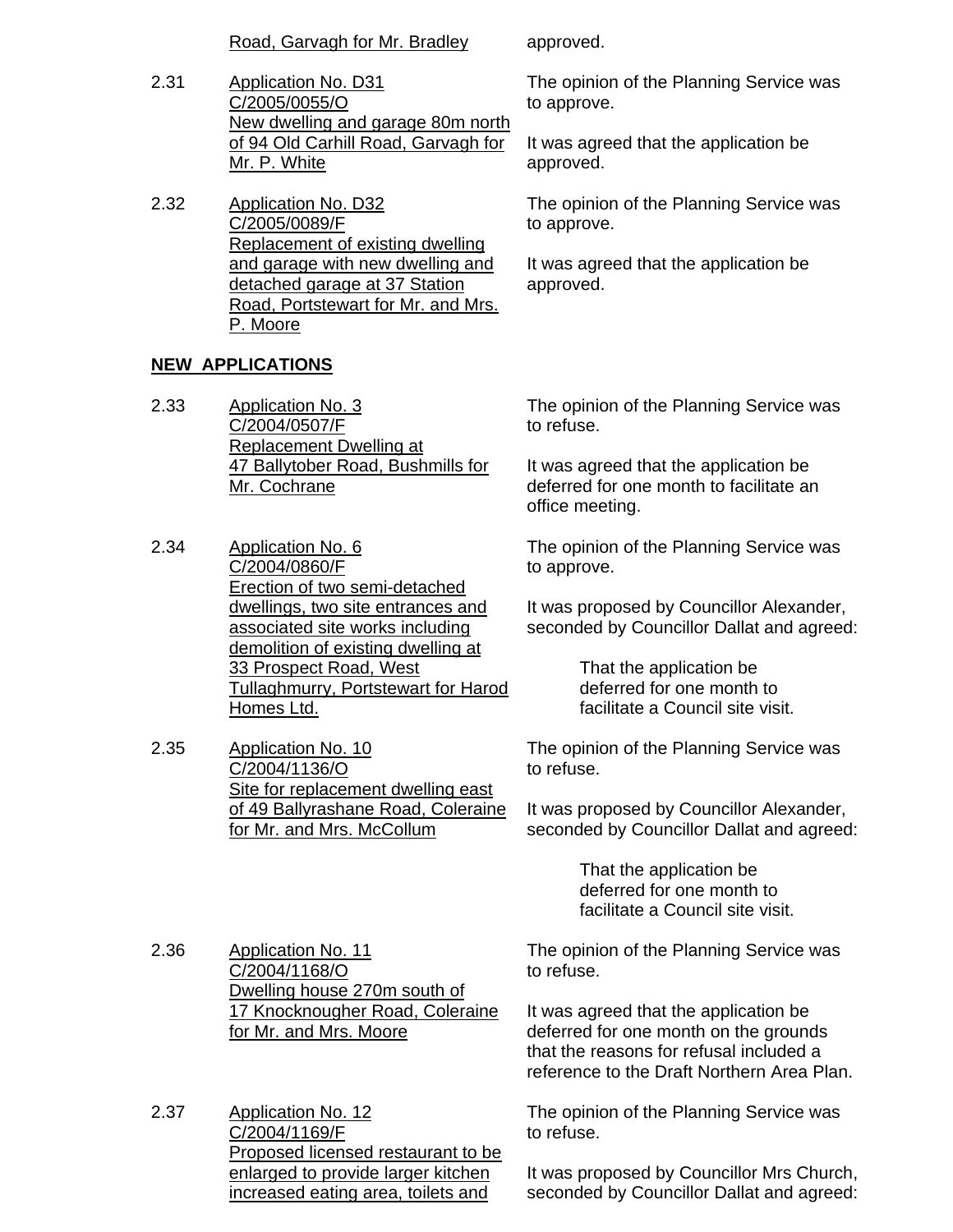dispensing bar in restaurant by single storey rear extension at 52 Ballyagan Road, Garvagh for Mr. S. McClarty

2.38 Application No. 14 C/2004/1306/F Erection of 1.5 storey dwelling with integral garage (amendment to previously approved application ref.C/2003/0684/F) at Priestland Road, Bushmills for N M Developments

2.39 Application No. 16 C/2004/1377/F 2 no. domestic dwellings and garages adjacent to No. 85 Dunboe Road, Macosquin for Rev. G. Anderson

2.40 Application No. 27 C/2005/0179/O Site for dwelling and garage 160m east of 49 Brone Road, Garvagh for Mr. Clyde

2.41 Application No. 33

C/2005/0265/O

Miss McGarvey

 That the application be deferred for one month to facilitate a Council site visit.

The opinion of the Planning Service was to approve.

It was agreed that the application be deferred for one month to facilitate the provision of more details to members.

The opinion of the Planning Service was to refuse.

It was agreed that the application be deferred for one month on the grounds that the reasons for refusal included a reference to the Draft Northern Area Plan.

The opinion of the Planning Service was to refuse.

It was proposed by Councillor Mrs. Church, seconded by Councillor Dallat and agreed:

> That the application be deferred for one month to facilitate a Council site visit.

The opinion of the Planning Service was to refuse.

It was proposed by Councillor Dallat, seconded by Councillor Ms. Alexander and agreed:

> That the application be deferred for one month to facilitate a Council site visit.

2.42 Application No. 37 C/2005/0275/O Single dwelling and garage with septic tank adjacent to 65 Tirkeeran Road, Garvagh for Mr. J. Murphy

Site for dwelling and garage 60m SW of 84 Grove Road, Swatragh for

> The opinion of the Planning Service was to refuse.

It was proposed by Councillor Dallat, seconded by Councillor Mrs. Church and agreed:

> That the application be deferred for one month to facilitate a Council site visit.

It was further agreed that a representative from Roads Service be requested to attend.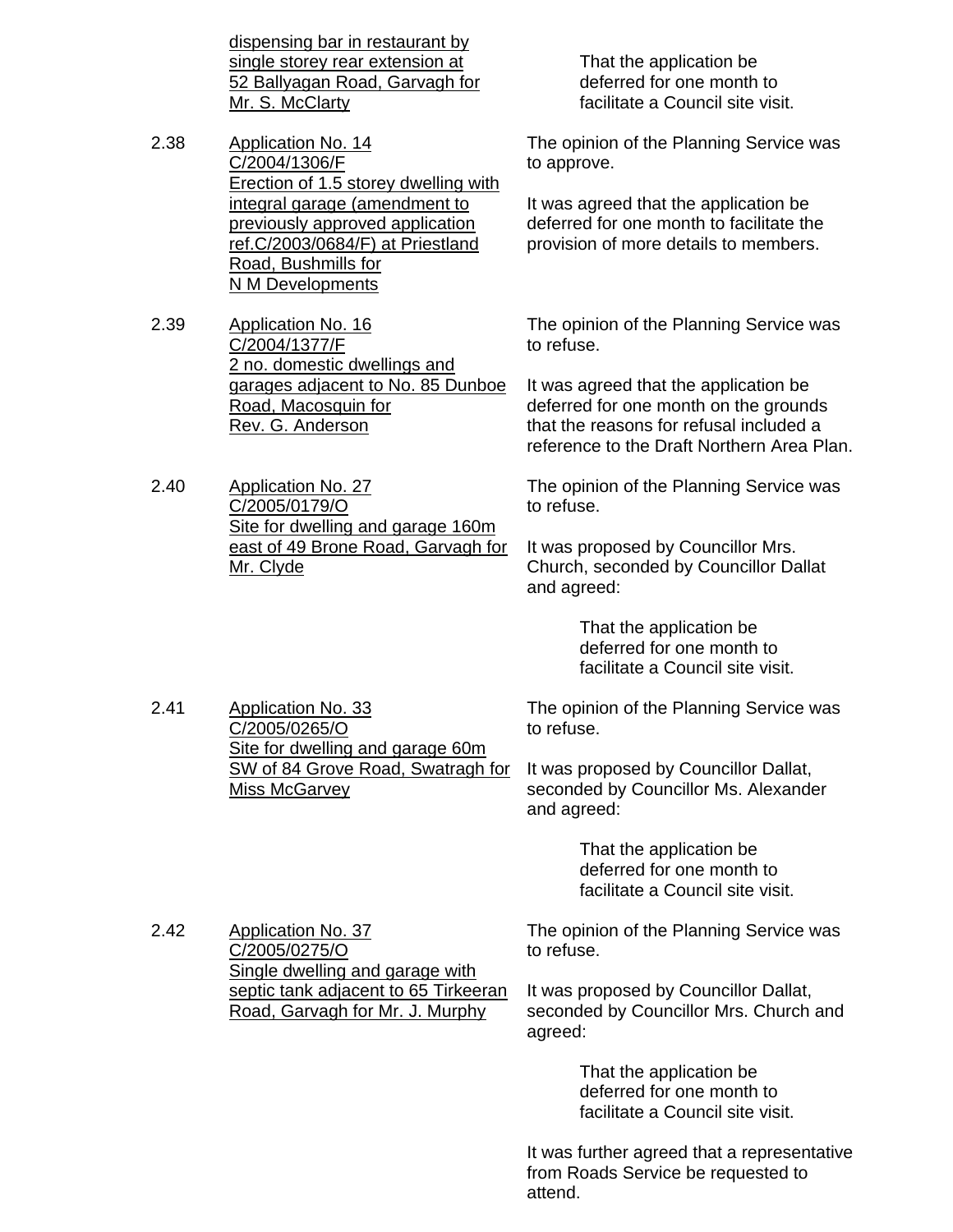| 2.43 | <b>Application No. 38</b><br>C/2005/0276/O<br>Proposed dwelling opposite<br>19 Liscall Road, Garvagh for<br>Mr. S. Mullan                                                          | The opinion of the Planning Service was<br>to refuse.                                                                                                                              |  |
|------|------------------------------------------------------------------------------------------------------------------------------------------------------------------------------------|------------------------------------------------------------------------------------------------------------------------------------------------------------------------------------|--|
|      |                                                                                                                                                                                    | It was proposed by Councillor Dallat,<br>seconded by Councillor Ms. Alexander<br>and agreed:                                                                                       |  |
|      |                                                                                                                                                                                    | That the application be<br>deferred for one month to<br>facilitate a Council site visit.                                                                                           |  |
| 2.44 | <b>Application No. 41</b><br>C/2005/0279/O<br>Proposed dwelling 70m SE of<br>6 Liscall Road, Garvagh for<br>Mr. P. Mullan                                                          | The opinion of the Planning Service was<br>to refuse.                                                                                                                              |  |
|      |                                                                                                                                                                                    | It was proposed by Councillor Dallat,<br>seconded by Councillor Leonard and<br>agreed:<br>That the application be<br>deferred for one month to<br>facilitate a Council site visit. |  |
| 2.45 | <b>Application No. 43</b><br>C/2005/0287/O<br>Site for dwelling and garage 75m to<br>the west of 96 Grove Road,<br>Swatragh for Mr. M. McKeefry                                    | The opinion of the Planning Service was<br>to refuse.                                                                                                                              |  |
|      |                                                                                                                                                                                    | It was proposed by Councillor Dallat,<br>seconded by Councillor Leonard and<br>agreed:                                                                                             |  |
|      |                                                                                                                                                                                    | That the application be<br>deferred for one month to<br>facilitate a Council site visit.                                                                                           |  |
|      |                                                                                                                                                                                    | It was further agreed that a representative<br>from Roads Service be requested to<br>attend.                                                                                       |  |
| 2.46 | <b>Application No. 45</b><br>C/2005/0293/F<br>Proposed 3G radio base station at<br>junction of Dunhill Road and<br>Castleroe Road, Coleraine for<br><u>O<sub>2</sub></u> (UK) Ltd. | The opinion of the Planning Service was<br>to approve.                                                                                                                             |  |
|      |                                                                                                                                                                                    | It was proposed by Councillor Dallat and<br>seconded by Councillor McLaughlin:                                                                                                     |  |
|      |                                                                                                                                                                                    | That the application be refused.                                                                                                                                                   |  |
|      |                                                                                                                                                                                    | On being put to the Meeting the proposal<br>was carried, eight members voting in<br>favour and no one voting against.                                                              |  |
| 2.47 | <b>Application No. 47</b><br>C/2005/0297/O<br>Two storey house and garage 300m<br>NE of 19 Glen Road, Garvagh for<br>Mr. F. McNicholl                                              | The opinion of the Planning Service was<br>to refuse.                                                                                                                              |  |
|      |                                                                                                                                                                                    | It was agreed that the application be<br>deferred for one month to facilitate the<br>Planning Service in addressing a query<br>relating to land ownership.                         |  |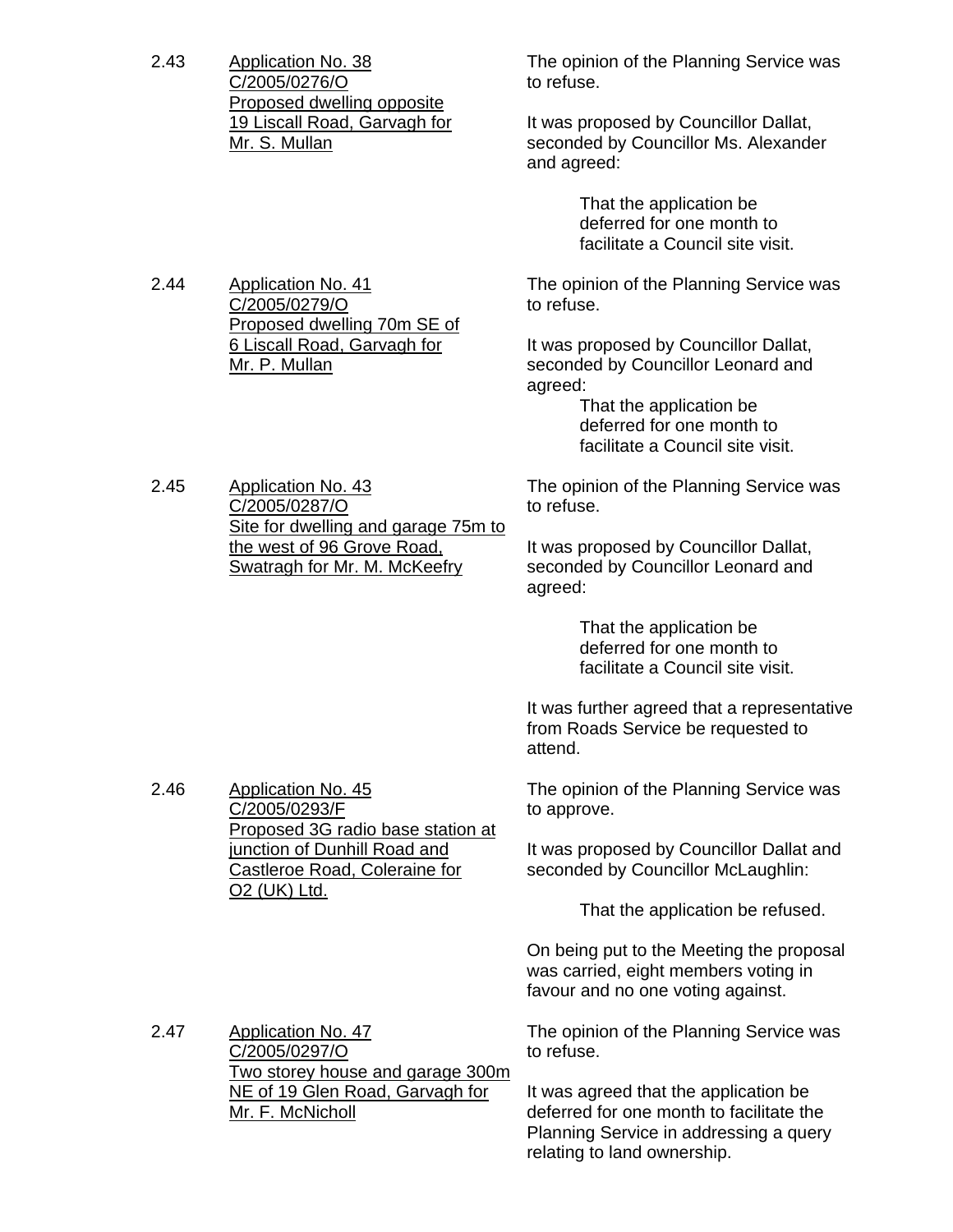2.48 Application No. 48 C/2005/0301/O Site for dwelling and garage adjacent to 14 Craigaboney Road, Bushmills for Mr. McLean The opinion of the Planning Service was to refuse. It was agreed that the application be deferred for one month on the grounds that the reasons for refusal included a reference to the Draft Northern Area Plan. 2.49 Application No. 59 C/2005/0325/O Proposed single dwelling adjacent to 88 Edenbane Road, Garvagh for Mr. and Mrs. R. Shiels The opinion of the Planning Service was to refuse. It was proposed by Councillor Mrs. Church, seconded by Councillor Ms. Alexander and agreed: That the application be deferred for one month to facilitate a Council site visit. 2.50 Application No. 64 C/2005/0348/O Detached dwelling and garage adjacent to 176 Curragh Road, Aghadowey for Mr. T. Dallat Councillor Dallat declared an interest in this application. The opinion of the Planning Service was to refuse. It was agreed that the application be deferred for one month on the grounds that the reasons for refusal included a reference to the Draft Northern Area Plan. 2.51 Application No. 70 C/2005/0361/O Proposed site for bungalow approximately 50m north of 88 Mettican Road, Garvagh for Mr. D. McKay The opinion of the Planning Service was to refuse. It was proposed by Councillor Dallat, seconded by Councillor McLaughlin and agreed: That the application be deferred for one month to facilitate a Council site visit. 2.52 Application No. 71 C/2005/0368/O Site for dwelling and garage 100m SW of 22 Craigmore Road, Aghadowey, Coleraine for Mr. Bradley Application No. 72 C/2005/0369/O Site for dwelling and garage to rear of No. 36 Craigmore Road, Aghadowey, Coleraine for The opinion of the Planning Service was to refuse the four applications. It was proposed by Councillor Mrs. Church, seconded by Councillor Dallat and agreed: That the applications be deferred for one month to facilitate Council site visits. It was further agreed that a representative

from Roads Service be requested to

attend.

Mr. Bradley

Application No. 73 C/2005/0370/O Site for dwelling and garage 400m NE of Ballygawley Road and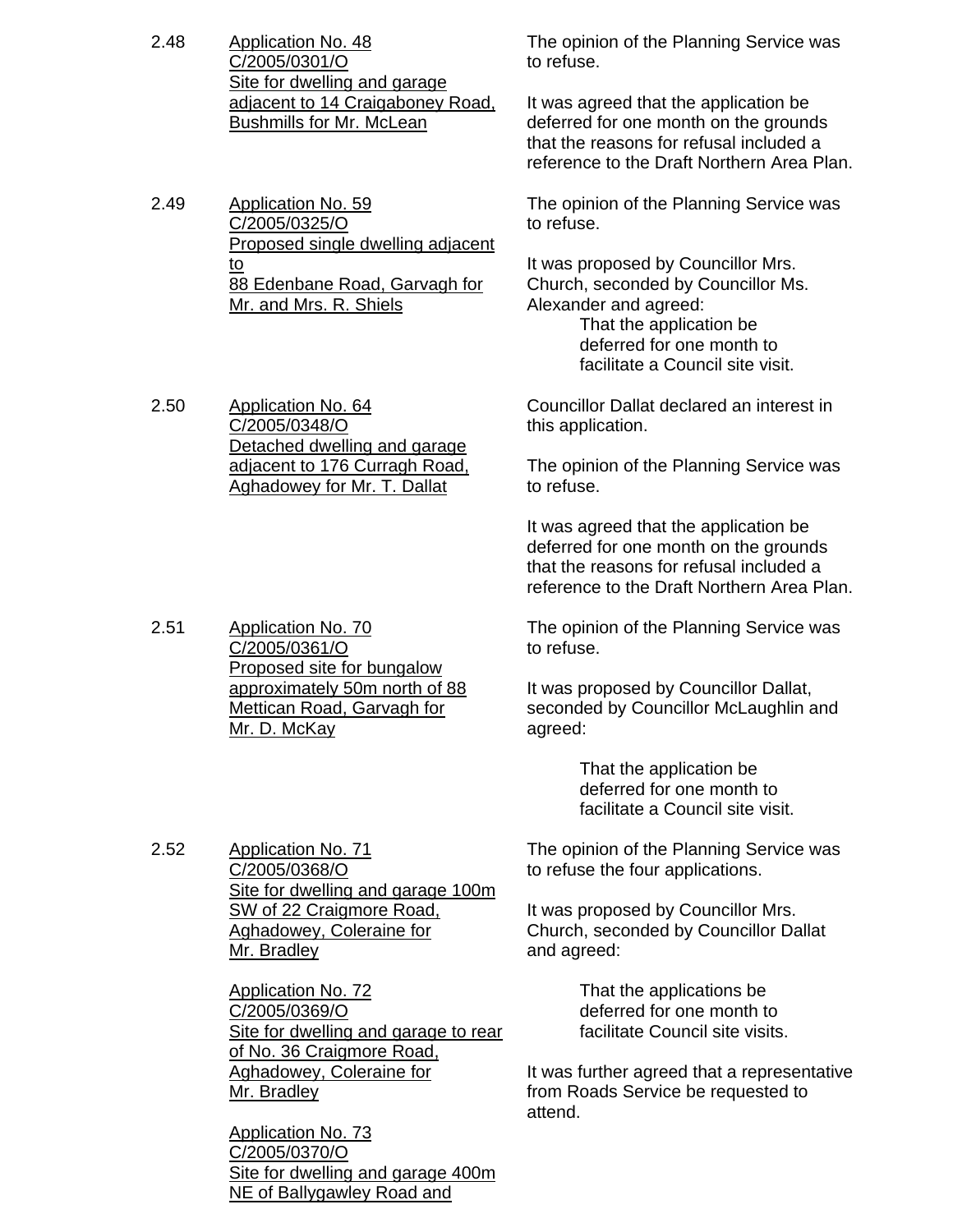Moneycarrie Road crossroads, Aghadowey, Coleraine for Mr. Bradley.

Application No. 74 C/2005/0371/O Site for dwelling and garage 460m NE of Ballygawley Road and Moneycarrie Road crossroads, Aghadowey for Mr. Bradley

2.53 Application No. 76 C/2005/0386/O Site for dwelling and garage 230m west of 10 Bratwell Road, Articlave for Mr. Cochrane

The opinion of the Planning Service was to refuse.

It was proposed by Councillor King, seconded by Councillor Dallat and agreed:

> That the application be deferred for one month on the grounds that the reasons for refusal included a reference to the Draft Northern Area Plan.

The opinion of the Planning Service was to refuse.

> It was proposed by Councillor Mrs. Church, seconded by Councillor Mrs. Johnston and agreed:

> > That the application be deferred for one month to facilitate a Council site visit.

The opinion of the Planning Service was to refuse both applications.

> It was proposed by Councillor Ms. Alexander, seconded by Councillor Dallat and agreed:

> > That the applications be deferred for one month to facilitate Council site visits.

The opinion of the Planning Service was to refuse.

It was proposed by Councillor King, seconded by Councillor Dallat and agreed:

> That the application be deferred for one month to facilitate a Council site visit.

2.57 Application No. 87 C/2005/0423/O The opinion of the Planning Service was to refuse.

2.54 Application No. 77 C/2005/0390/O Site for dwelling adjacent to 52 Ballyagan Road, Coleraine for Mr. S. McClarty

2.55 Application No. 80

C/2005/0400/O Dwelling and garage approximately 160m east of 110 Edenbane Road, Kilrea for Mr. V. Church

Application No. 81 C/2005/0401/O Dwelling and garage approximately 70m east of 110 Edenbane Road, Kilrea for Mr. V. Church

2.56 Application No. 85 C/2005/0414/A Directional sign at the junction of Dunhill Road and Isle Road, Coleraine for Mr. Todd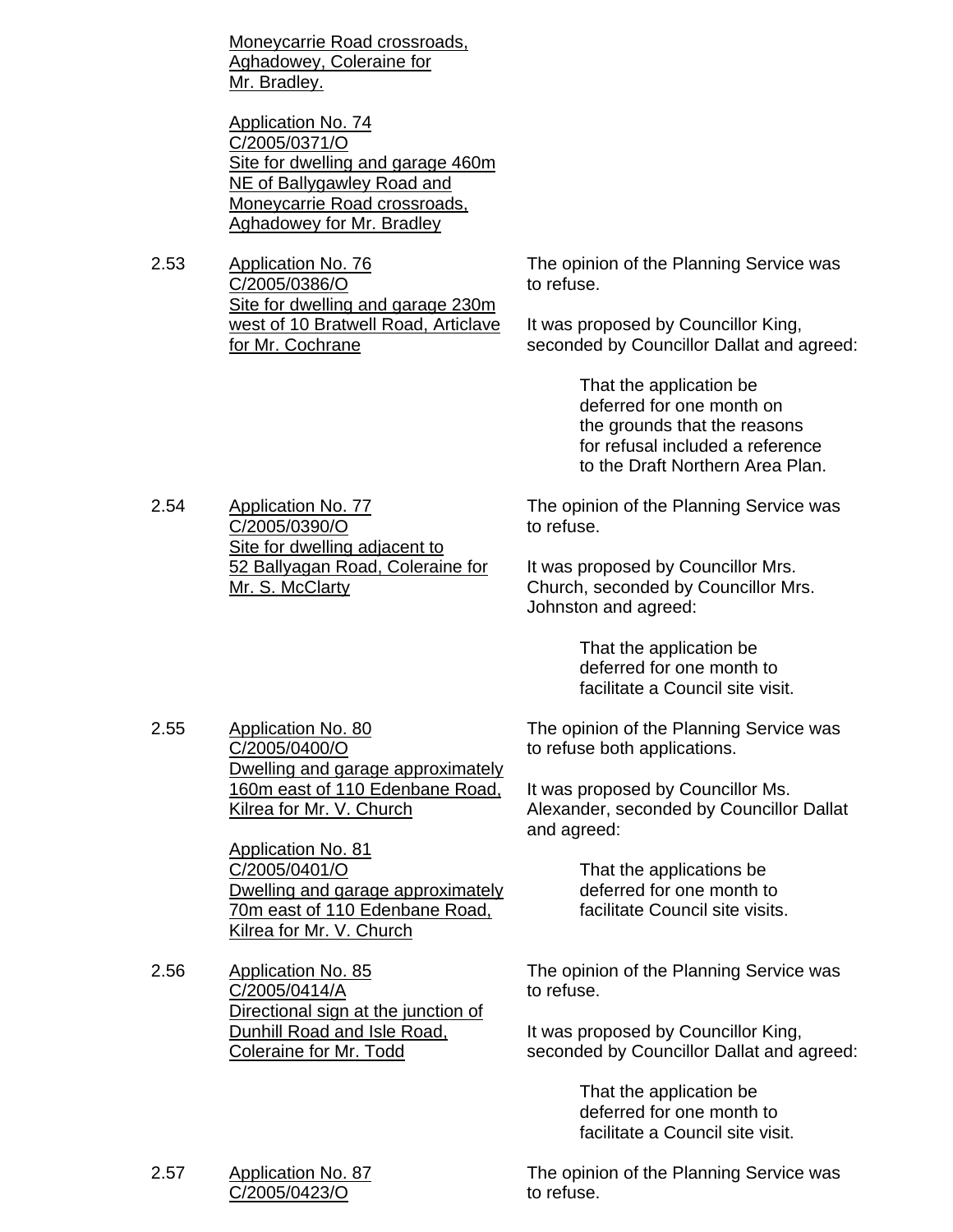Replacement of agricultural barn to provide dwelling house 25m NW of 35 Temple Road, Garvagh for Mr. McIlvar

2.58 Application No. 89 C/2005/0437/O Site for dwelling 90m east of 160A Curragh Road, Coleraine for J. McAuley

> Application No. 90 C/2005/0438/O Site for dwelling 80m south east of 160A Curragh Road, Coleraine for B. Donley

Application No. 91 C/2005/0439/O Site for dwelling 430m south west of 24 Ballyhackett Road, Castlerock, Coleraine for B. Crampsie

Application No. 92 C/2005/0440/O Site for dwelling 220m south west of 24 Ballyhackett Road, Castlerock, Coleraine for Mr. Gaile

## **3.0 NON DETERMINATION APPEALS**

 Consideration was given to Non Determination Appeals in respect of the following planning applications (Report previously supplied).

- 3.1 C/2004/0781/O Erection of seven detached dwellings with integral garages and detached garages on lands with outline approval (C/1998/0169) including amendment to approved roads and drainage details north of Rockland Drive, Portstewart
- 3.2 C/2004/0952/F Proposed housing development (erection of 44 dwellings) at Magheraboy Road, Portrush for Gemini Homes

The application had now been withdrawn.

The opinion of Planning Service was to refuse the four applications.

It was agreed that the applications be deferred for one month on the grounds that the reasons for refusal included a reference to the Draft Northern Area Plan.

The opinion of the Planning Service was to refuse.

The appeal had now been withdrawn and the application would be brought to Council in due course.

The opinion of the Planning Service was to refuse.

It was proposed by Councillor Ms. Alexander and seconded by Alderman Mrs. Black:

> That Council support a refusal.

On being put to the Meeting the proposal was carried, nine members voting in favour and no one voting against.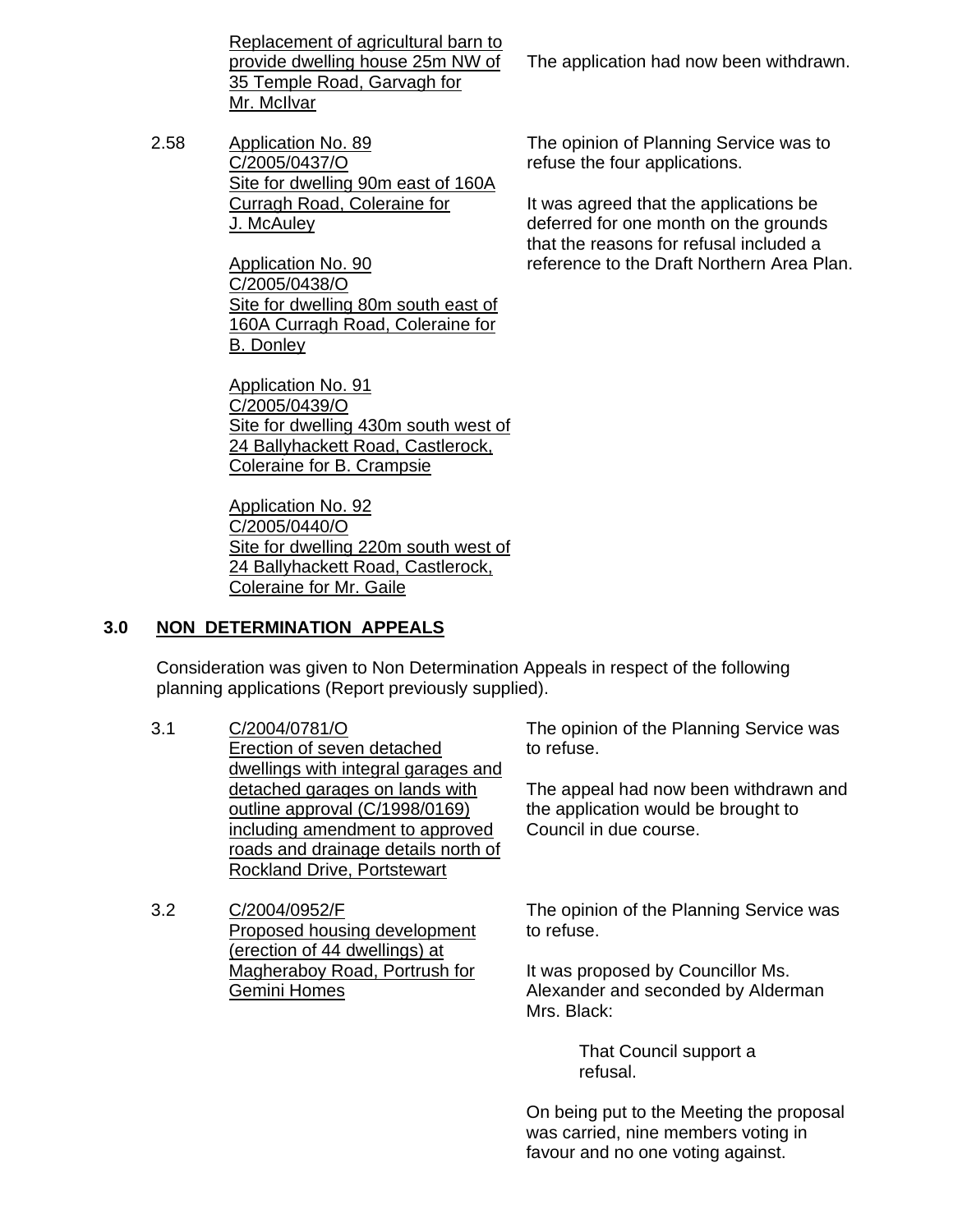## 3.3 C/2004/0897/F

3.4 C/2005/0404/O

**Coleraine** 

Redevelopment of 19 Bayhead Road from two dwelling units to 3 no. three bedroom apartments with associated car parking and landscaping and retention of development at 17 Bayhead Road, amendments to previous approval C/1997/0143 at 17/19 Bayhead Road, Portballintrae

Site for dwelling 100m NW of 111

Craigmore Road, Ringsend,

The opinion of the Planning Service was to refuse.

It was proposed by Councillor Ms. Alexander and seconded by Councillor McPherson:

> That Council support a refusal.

On being put to the Meeting the proposal was carried, eleven members voting in favour and no one voting against.

The opinion of the Planning Service was to refuse.

It was proposed by Councillor Dallat and seconded by Councillor Leonard:

> That the application be approved.

On being put to the Meeting, nine members voted in favour with no one voting against.

## **4.0 ENFORCEMENT ISSUES**

 The Chairman welcomed Mr. Dean Blackwood and Mrs. Cathy McKeary from the Planning Service who were in attendance to address Council on Enforcement Issues.

 Mr. Blackwood and Mrs. McKeary elaborated on the various aspects of enforcement as follows:

- Key objectives;
- Process involved;
- Number of Notices served in Coleraine Division;
- Penalties;
- Existing/new/proposed powers;
- **Statistics Coleraine Sub Division;**
- Cases resolved:
- Frequently asked questions.

 A full discussion ensued during which the representatives answered various members' questions.

# **5.0 DIVISIONAL PLANNING MANAGER**

 Read letter from the Divisional Planning Office confirming that Mr. Andy Meenagh, Development Plan Principal, would attend the Planning Committee meeting on 23rd August, 2005 to comment on the application of reasons relating to Prematurity  $-$ Ministerial Statement and Draft Northern Area Plan to planning applications.

Noted.